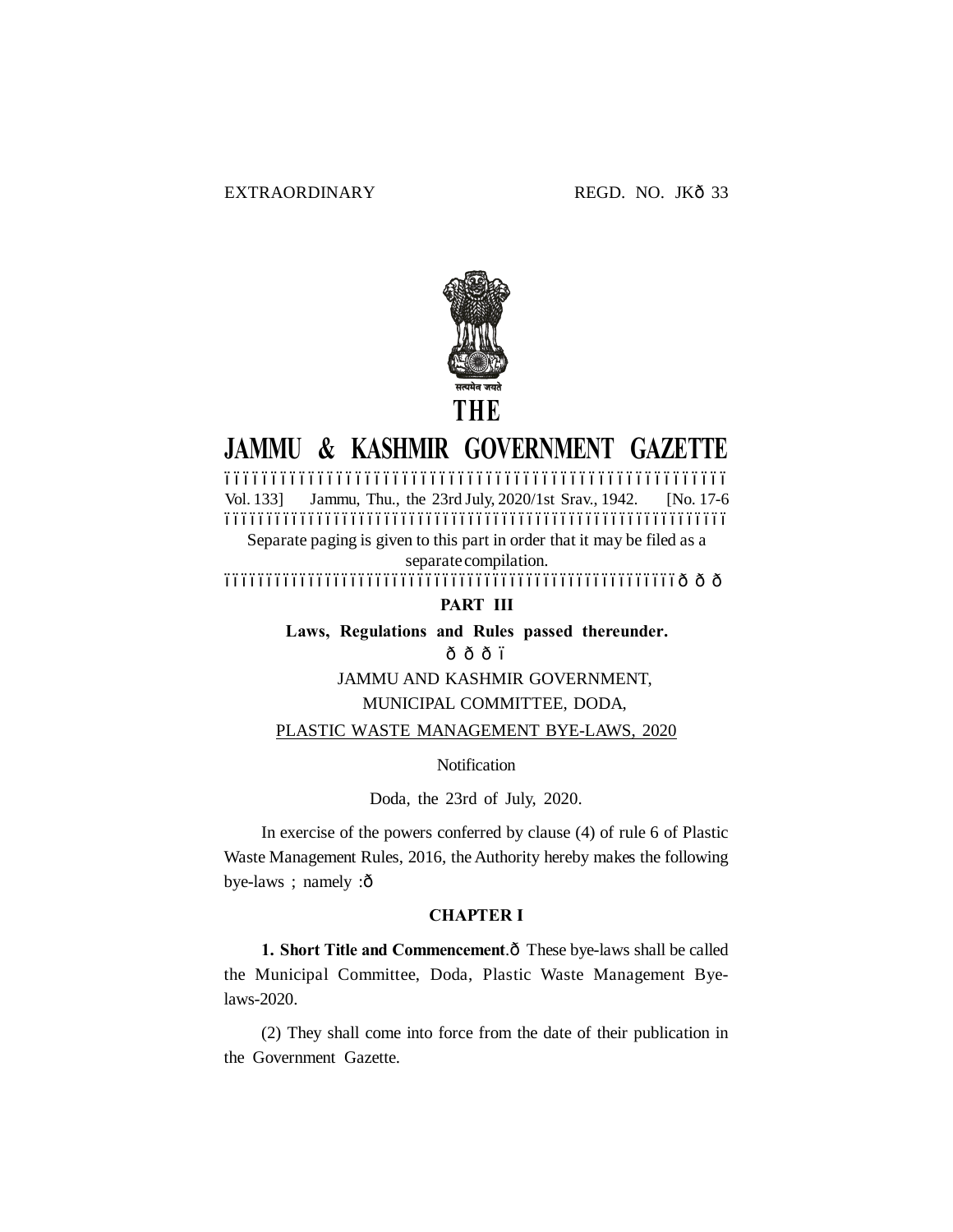The J&K Govt. Gazette, 23rd July, 2020/1st Srav., 1942. [No. 17-6 ––––––––––––––––––––––––––––––––––––––––––––––––––––––––––– 2

**2. Extent of application.** $\hat{o}$  These Bye-Laws shall be applicable within the territorial limits of Municipal Committee, Doda.

**3. Definition.** $\hat{o}$  In these Bye-laws, unless the context otherwise requires, $\hat{o}$ 

- (i) **"Act"** means the Environment (Protection) Act, 1986 (29 of 1986) ;
- (ii) **"alternate use"** means use of a material for a purpose other than for which it was conceived, which is beneficial because it promotes resource efficiency ;
- (iii) **"brand owner"** means a person or company who sells any commodity under a registered brand label ;
- (iv) **"bulk/institutional waste generator"** means and includes buildings occupied by the Central Government Departments or undertakings, State Government Departments or undertakings, local bodies, public sector undertakings or private companies, hospitals, nursing homes, schools, colleges, universities, other educational institutions, hostels, hotels, commercial establishments, markets, places of worship, stadia and sports complexes having an average waste generation rate exceeding 100 kg. per day ;
- (v) **"Bye-laws"** means Plastic Waste Management Bye-laws-2020 of Jammu and Kashmir ;
- (vi) **"carry bags"** means bags made from compostable plastic material, used for the purpose of carrying or dispensing commodities which have a self-carrying feature but do not include bags that constitute or form an integral part of the packaging in which goods are sealed prior to use, duly approved by Central Pollution Control Board ;
- (vii) **"commodity"** means tangible item that may be bought or sold and includes all marketable goods or wares ;
- (viii) **"compostable plastics"** mean plastic that undergoes degradation by biological processes during composting to yield CO<sub>2</sub>, water, inorganic compounds and biomass at a rate consistent with other known compostable materials, excluding conventional petro-based plastics, and does not leave visible, distinguishable or toxic residue ;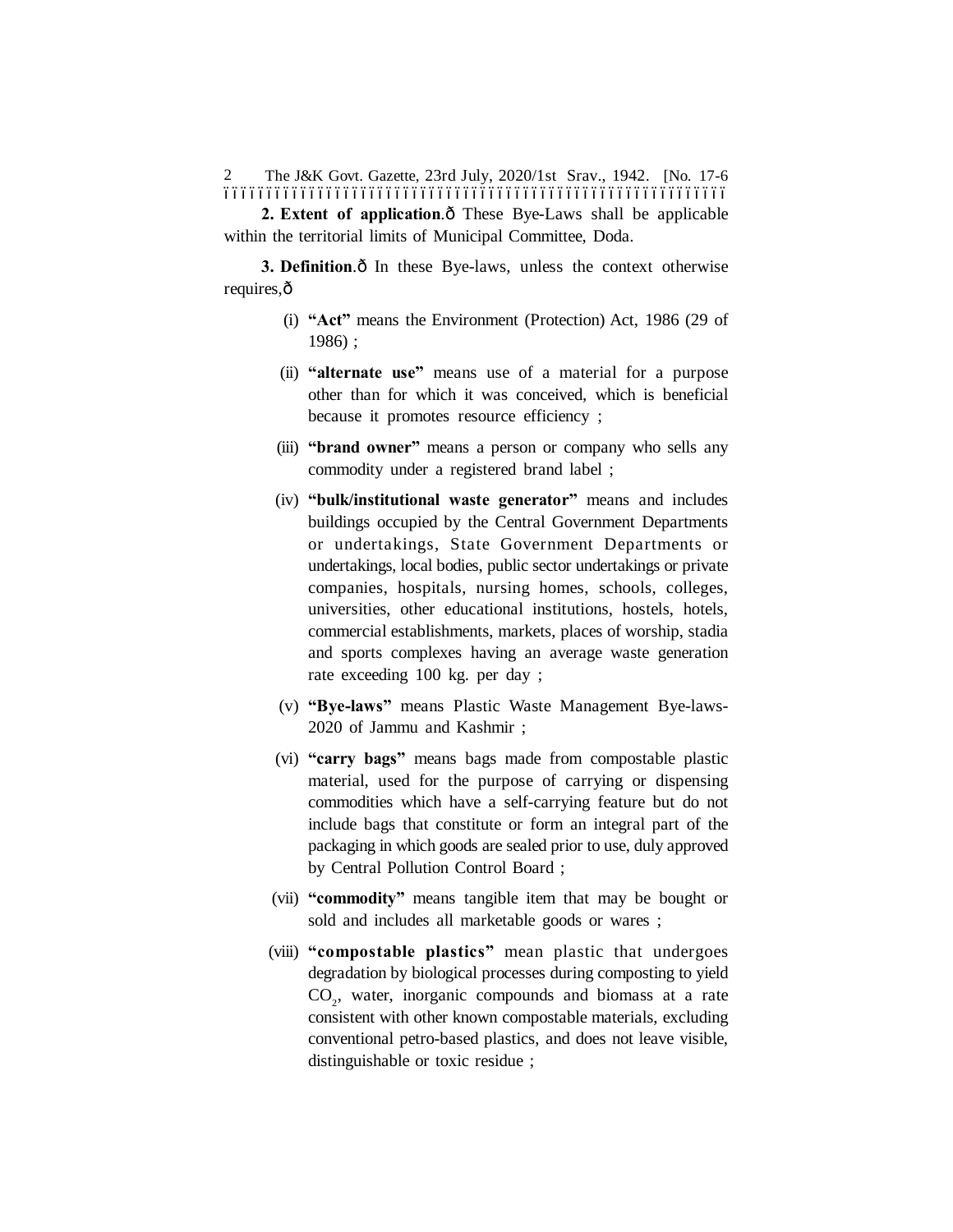No. 17-6] The J&K Govt. Gazette, 23rd July, 2020/1st Srav., 1942. 3 –––––––––––––––––––––––––––––––––––––––––––––––––––––––––––

- (ix) **"consent"** means the consent to establish and operate from Jammu and Kashmir State Pollution Control Board granted under the Water (Prevention and Control of Pollution) Act, 1974 (6 of 1974), and the Air (Prevention and Control of Pollution) Act, 1981 (14 of 1981) ;
- (x) **"disintegration"** means the physical breakdown of a material into very small fragments ;
- (xi) **"energy recovery"** means energy recovery from waste that is conversion of waste material into usable heat, electricity or fuel through a variety of processes including combustion, gasification, pyrolisation, anaerobic digestion and landfill gas recovery ;
- (xii) **"event"** means any gathering for the purpose of functions, celebrations, meetings, rallies, processions, open air theatre activities, cinema shootings in public places etc. ;
- (xiii) **"extended producer's responsibility"** means responsibility of a producer for the environmentally sound management of the product until the end of its life ;
- (xiv) **"food-stuffs"** mean ready to eat food products, fast food, processed or cooked food in liquid, powder, solid or semi-solid form ;
- (xv) **"facility"** means the premises used for collection, storage, recycling, processing and disposal of plastic waste ;
- (xvi) **"Importer"** means a person who imports or intends to import and holds an Importer-Exporter Code Number, unless otherwise specifically exempted ;
- (xvii) **"Local Body"** for the purpose of these Bye-laws means JMC/SMC and other Local Bodies including Municipal Council/Committees in the Union Territory ;
- (xviii) **"manufacturer"** means and includes a person or unit or agency engaged in production of plastic raw material to be used as raw material by the producer ;
- (xix) **"multilayered packaging"** means any material used or to be used for packaging and having at least one layer of plastic as the main ingredients in combination with one or more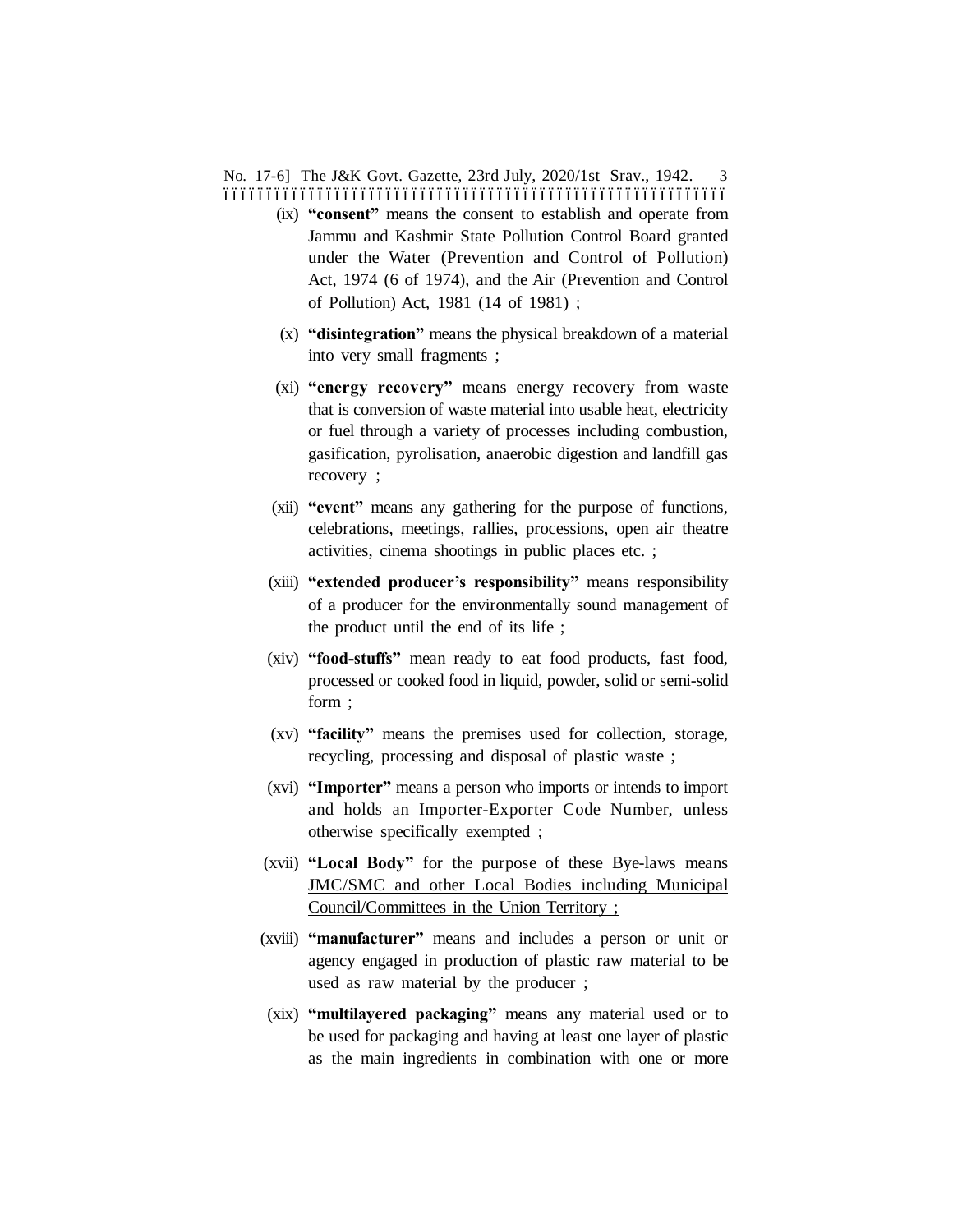The J&K Govt. Gazette, 23rd July, 2020/1st Srav., 1942. [No. 17-6 ––––––––––––––––––––––––––––––––––––––––––––––––––––––––––– 4 layers of materials such as paper, paper board, polymeric materials, metalized layers or aluminium foil, either in the form of a laminate or co-extruded structure ;

- (xx) **"Nuisance Detectors"** (NDs) means those employees of the Municipal Committee, Doda who are appointed by the authorities to detect the acts of public nuisance etc. related to plastic waste management ;
- (xxi) **"plastic"** means material which contains as an essential ingredient a high polymer, such as polyethylene terephthalate, high density polyethylene, Vinyl, low density polyethylene, polypropylene, polystyrene resins, multi-materials like acrylonitrile butadiene styrene, polyphenylene oxide, polycarbonate, polybutylene terephthalate ;
- (xxii) **"plastic sheet"** means sheet made of plastic ; which are banned as per G. O. (Ms) No. 84 Environment and Forests (EC.2) Department dated 25-06-2018 ;
- (xxiii) **"plastic waste"** means any plastic discarded after use or after their intended use is over ;
- (xxiv) **"Prescribed authority"** means the authorities specified in Rule 12 of Plastic Waste Management and Handling Rules, 2016, and Commissioner, Municipal Corporations, Chief Executive Officer/Executive Officer, Urban Local Bodies ;
- (xxv) **"producer"** means persons engaged in manufacture or import of carry bags or multilayered packaging or plastic sheets or like, and includes industries or individuals using plastic sheets or like or covers made of plastic sheets or multilayered packaging for packaging or wrapping the commodity ;
- (xxvi) **"recycling"** means the process of transforming segregated plastic waste into a new product or raw material for producing new products ;
- (xxvii) **"registration"** means registration with the Jammu and Kashmir Pollution Control Board or Municipal Committee, Doda or statutory authority concerned, as the case may be ;
- (xxviii) **"street vendor"** shall have the same meaning as assigned to it in clause (1) of sub-section (l) of Section 2 of the Street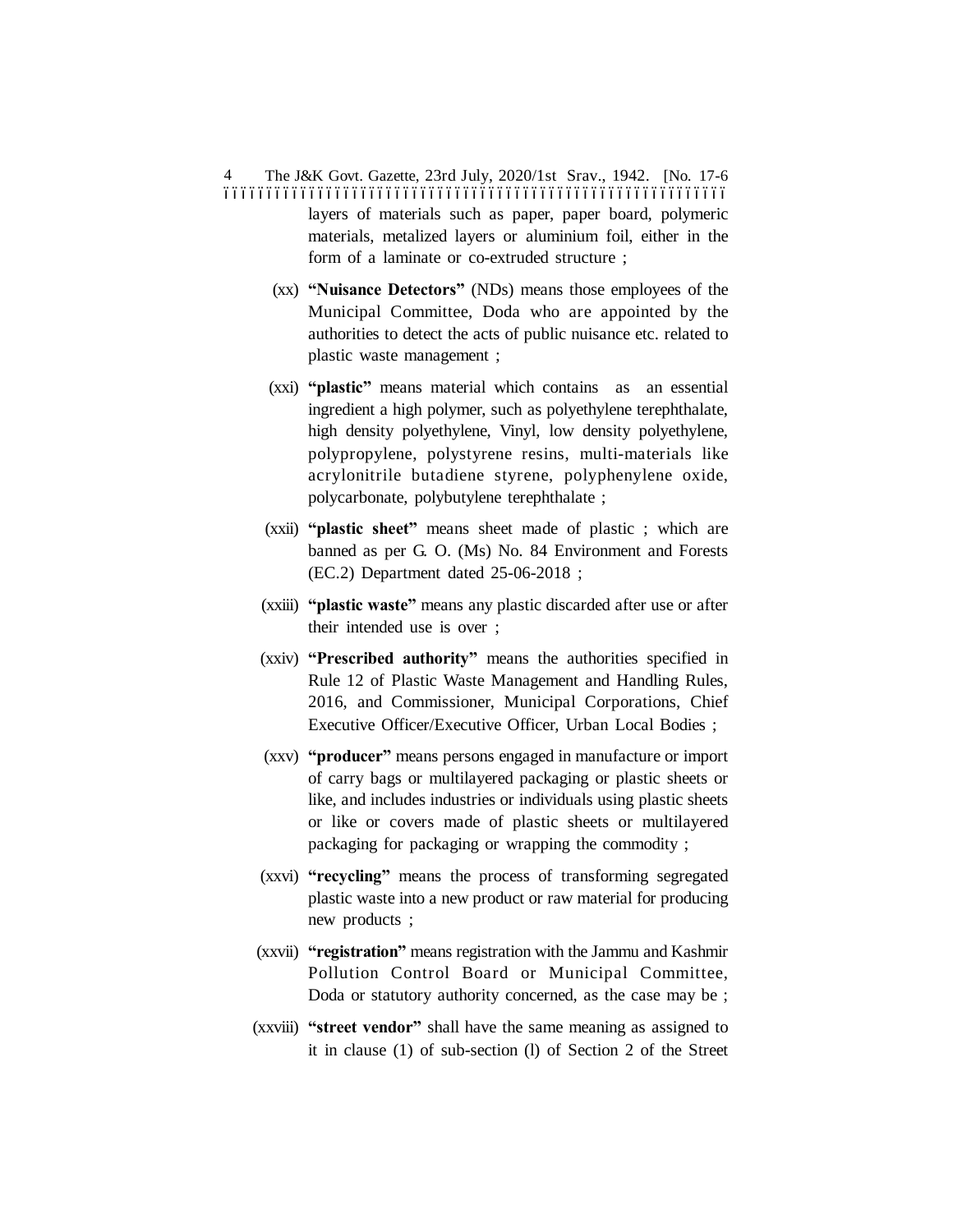- No. 17-6] The J&K Govt. Gazette, 23rd July, 2020/1st Srav., 1942. 5 ––––––––––––––––––––––––––––––––––––––––––––––––––––––––––– Vendors (Protection of Livelihood and Regulation of Street Vending) Act, 2014 (7 of 2014) ;
	- (xxix) **"use and throwaway plastics"** mean items such as plastic carry bags or plastic flags, plastic sheets used for food wrapping, spreading on dining table etc. plastic plates, plastic coated tea cups and plastic tumbler, water pouches and packets, plastic straw irrespective of thickness as defined and banned under G. O. No. 84 Environment and Forests (EC.2) Department dated  $25-06-2018$  and include $\hat{o}$ 
		- (a) The plastic sheets used for the food wrapping, spreading on dining table, etc.ô
			- i. Plastic sheet/cling film used for food wrapping ;
			- ii. Plastic/plastic coated sheet used for spreading on dining table ;
		- (b) Plastic platesô
			- (i) Plastic thermocol plates ;
			- (ii) Plastic coated paper plates ;
		- (c) Plastic coated tea cups and plastic tumbler—
			- (i) Plastic coated paper cups ;
			- (ii) Plastic tea cups  $\div$
			- (iii) Plastic tumbler ;
			- (iv) Thermocol cups ;
		- (d) Water pouches and packets,
		- (e) Plastic straw,
		- (f) Plastic carry bags and plastic flags—
			- (i) Plastic carry bags of all size and thickness ;
			- (ii) Plastic coated carry bags ;
			- (iii) Non-woven polypropylene carry bags ;
	- (xxx) **"virgin plastic"** means plastic material which has not been subjected to use earlier and has also not been blended with scrap or waste ;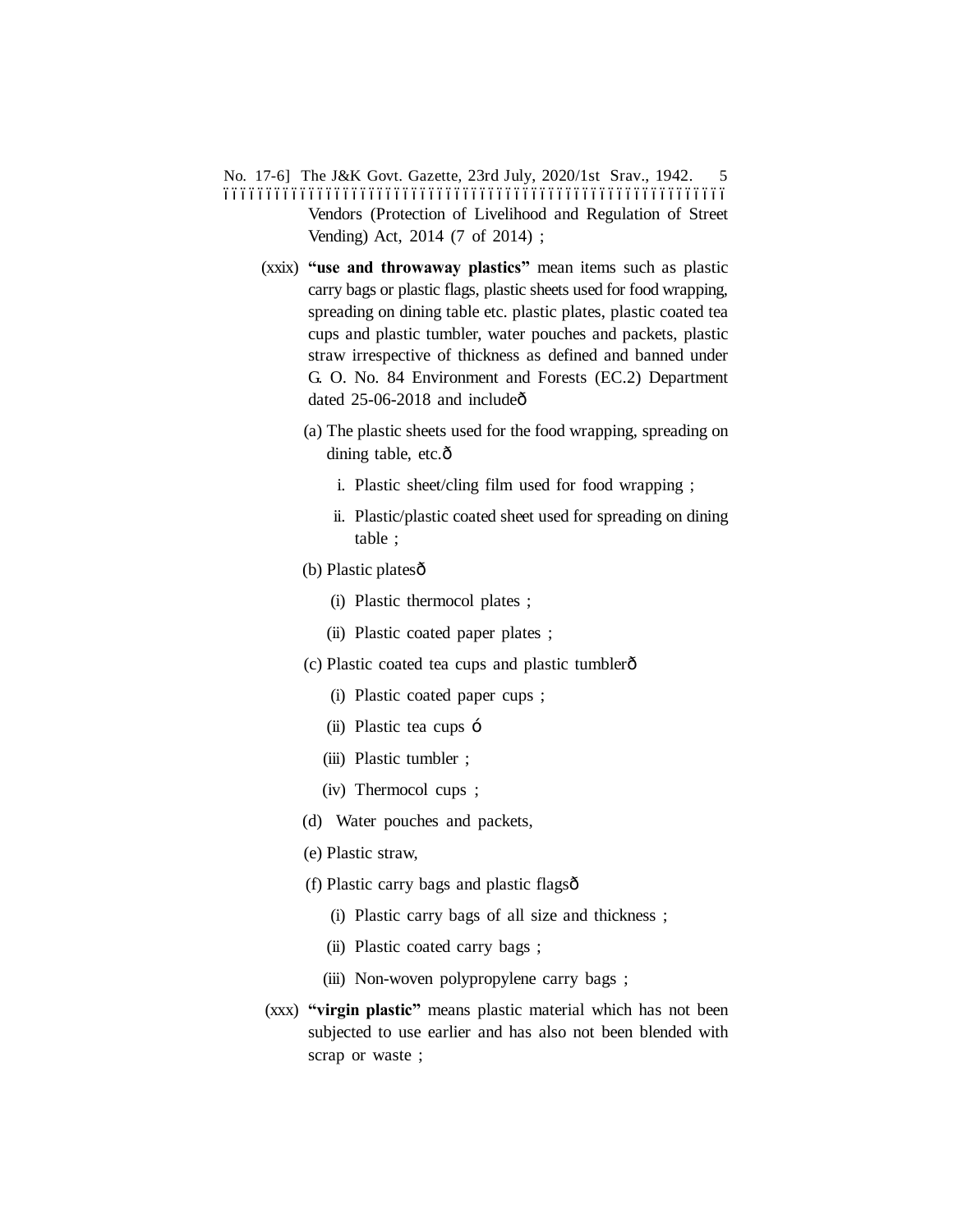The J&K Govt. Gazette, 23rd July, 2020/1st Srav., 1942. [No. 17-6 ––––––––––––––––––––––––––––––––––––––––––––––––––––––––––– 6

- (xxxi) **"waste generator"** means and includes every person or group of persons or institutions, residential, and commercial establishments including Indian Railways, Airport, Port and Harbour and Defense establishments, places of worship which generate plastic waste ;
- (xxxii) **"waste management"** means the collection, storage, transportation reduction, re-use, recovery, recycling, composting or disposal of plastic waste in an environmentally safe manner ;
- (xxxiii) **"Waste pickers"** mean individuals or agencies, groups of individuals voluntarily engaged or authorized for picking of recyclable plastic waste.

**4. Conditions.** $\hat{\sigma}$  (1) The manufacturer, importer, stocking, distribution, sale and use of plastic carry bags, sheets or like or covers made of plastic sheet and multilayered packing shall be subject to the following conditions, namely :ô

- (a) Plastic packaging shall either be in natural shade which is without any pigments or made using only those pigments and colorants which are in conformity with Indian Standard : IS 9833 : 1981 titled as  $\tilde{o}$ List of pigments and colorants for use in plastics in contact with food-stuffs, pharmaceuticals and drinking waterö as amended from time to time ;
- (b) Products made of recycled plastics shall not be used for storing, carrying, dispensing or packaging ready to eat or drink stuffs ;
- (c) Plastic sheet or like, which is not an integral part of Multilayered packaging and cover made of plastic sheet used for packaging, wrapping the commodity shall not be less than fifty microns in thickness except whether thickness of such plastic sheets impair the functionality of the product ;
- (d) The manufacturer shall not sell or provide or arrange plastic to be used as raw material to a producer, not having valid registration from Jammu and Kashmir Pollution Control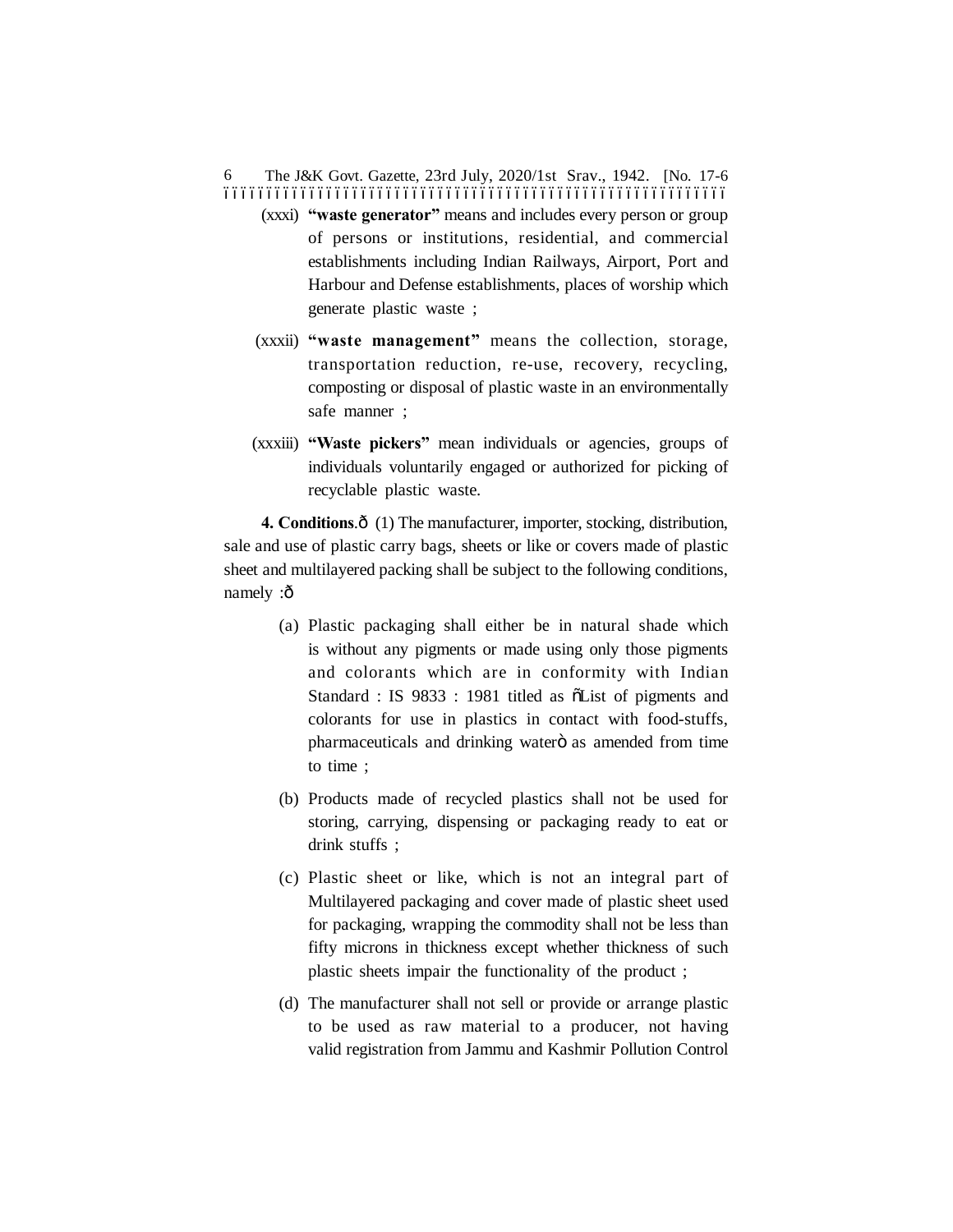No. 17-6] The J&K Govt. Gazette, 23rd July, 2020/1st Srav., 1942. 7 ––––––––––––––––––––––––––––––––––––––––––––––––––––––––––– Board ;

- (e) Sachets using plastic material shall not be used for storing, packing or selling gutkha, pan masala and tobacco ;
- (f) Plastic material, in any form including Vinyl Acetate-Maleic Acid-Vinyl Chloride Copolymer, shall not be used in any package for packaging gutkha, pan masala and tobacco in all forms ;
- (g) Recycling of plastic waste shall conform to the Indian Standard : IS 14534 : 1998 titled as  $\tilde{o}$ Guidelines for Recycling of Plasticsö, as amended from time to time;
- (h) The provision of thickness shall not be applicable to carry bags made up of compostable plastics. Carry bags made from compostable plastics bearing a label  $\tilde{o}$ compostable $\tilde{o}$  shall conform to the Indian Standard : IS 17088 : 2008 titled as Specifications for  $\tilde{o}$ Compostable Plastics $\ddot{o}$ . The manufacturer or seller of compostable plastic carry bags shall obtain a certificate from the Central Pollution Control Board/Jammu and Kashmir Pollution Control Board as applicable before marketing or selling.

**5. Plastic waste management.** $\hat{o}$  (1) The plastic waste management by Municipal Councils/Committees in its jurisdiction shall be as under :ô

- (a) Plastic waste, which can be recycled, shall be channelized to registered plastic waste recycler and recycling of plastic shall conform to the Indian Standard : IS 14534 : 1998 titled as Guidelines for Recycling of Plastics, as amended from time to time ;
- (b) Plastic waste, which cannot be recycled, shall be channelized to Refuse Derived Fuel (RDF) plants/cement plants/pyrolysis plants or any other technologies. The standards and pollution control norms specified by the prescribed authority for these technologies shall be complied with ;
- (c) Jammu and Kashmir Public Works Department, Municipal Corporations/Urban Local Bodies, Rural Development Departments through BDOs shall encourage the use of plastic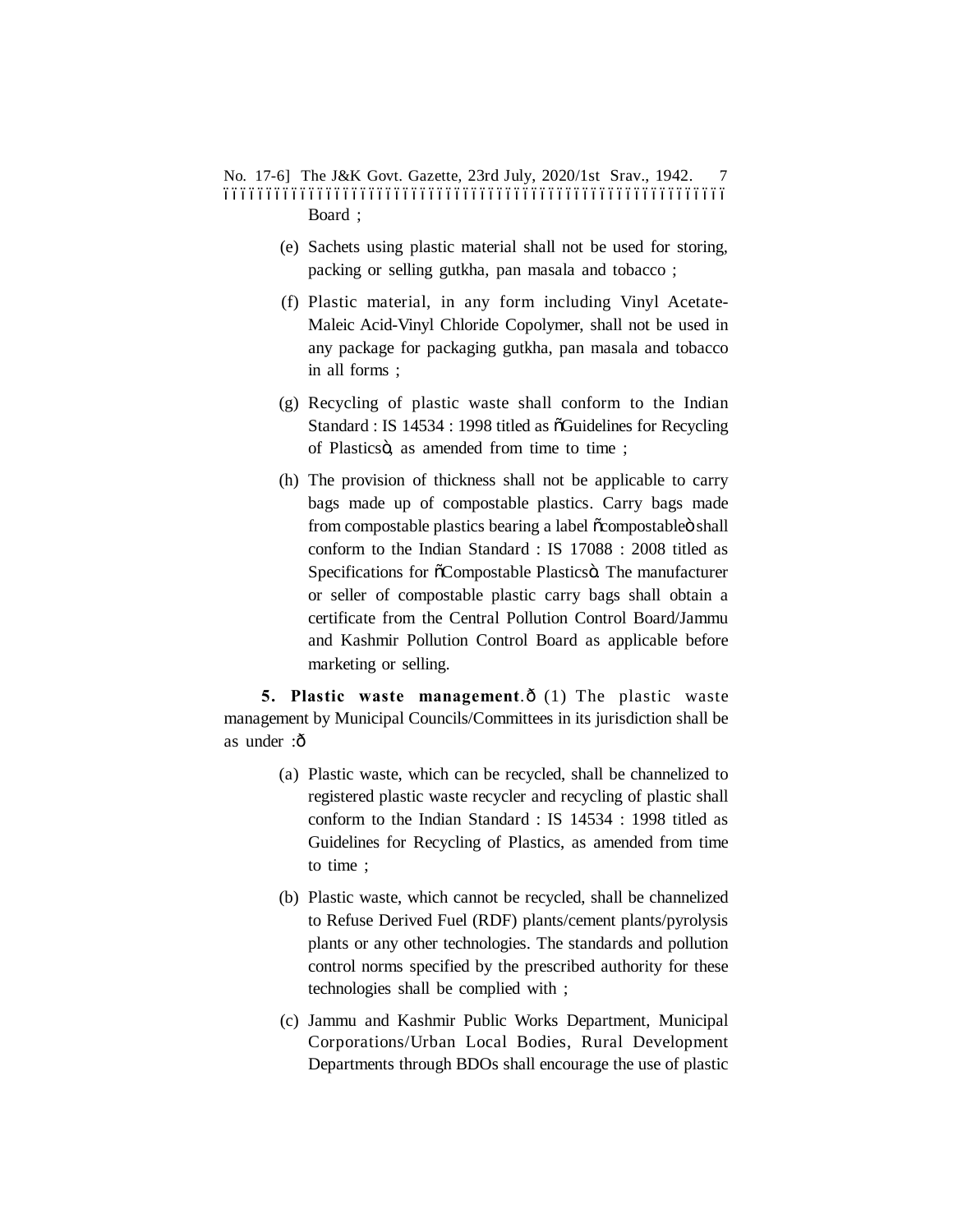The J&K Govt. Gazette, 23rd July, 2020/1st Srav., 1942. [No. 17-6 ––––––––––––––––––––––––––––––––––––––––––––––––––––––––––– 8 waste (preferably the plastic waste which cannot be further recycled) for road construction as per Indian Road Congress guidelines ;

- (d) Thermo set plastic waste shall be processed and disposed of as per the guidelines issued from time to time by the Central Pollution Control Board ; and
- (e) The inert from recycling or processing facilities of plastic waste shall be disposed of in compliance with the Solid Waste Management Rules, 2016 or as amended from time to time.
- **6. Responsibilities of Municipal Committee.—**
	- (i) Municipal Committee, Doda, shall be responsible for development and setting up of infrastructure for segregation, collection, storage, transportation, processing and disposal of the plastic waste either on its own or by engaging agencies or producers.
	- (ii) Municipal Committee, Doda, shall be responsible for setting up, operationalization and coordination of the waste management system and for performing the associated functions, namely :ô
		- (a) Ensuring segregation, collection, storage, transportation, processing and disposal of plastic waste ;
		- (b) Ensuring that no damage is caused to the environment during this process ;
		- (c) Ensuring channelization of recyclable plastic waste fraction to recyclers ;
		- (d) Ensuring processing and disposal of non-recyclable fraction of plastic waste in accordance with the guidelines issued by the Central Pollution Control Board ;
		- (e) Creating awareness among all stakeholders about their responsibilities ;
		- (f) Engaging civil societies or groups working with waste pickers ; and
		- (g) Ensuring that open burning of plastic waste does not take place.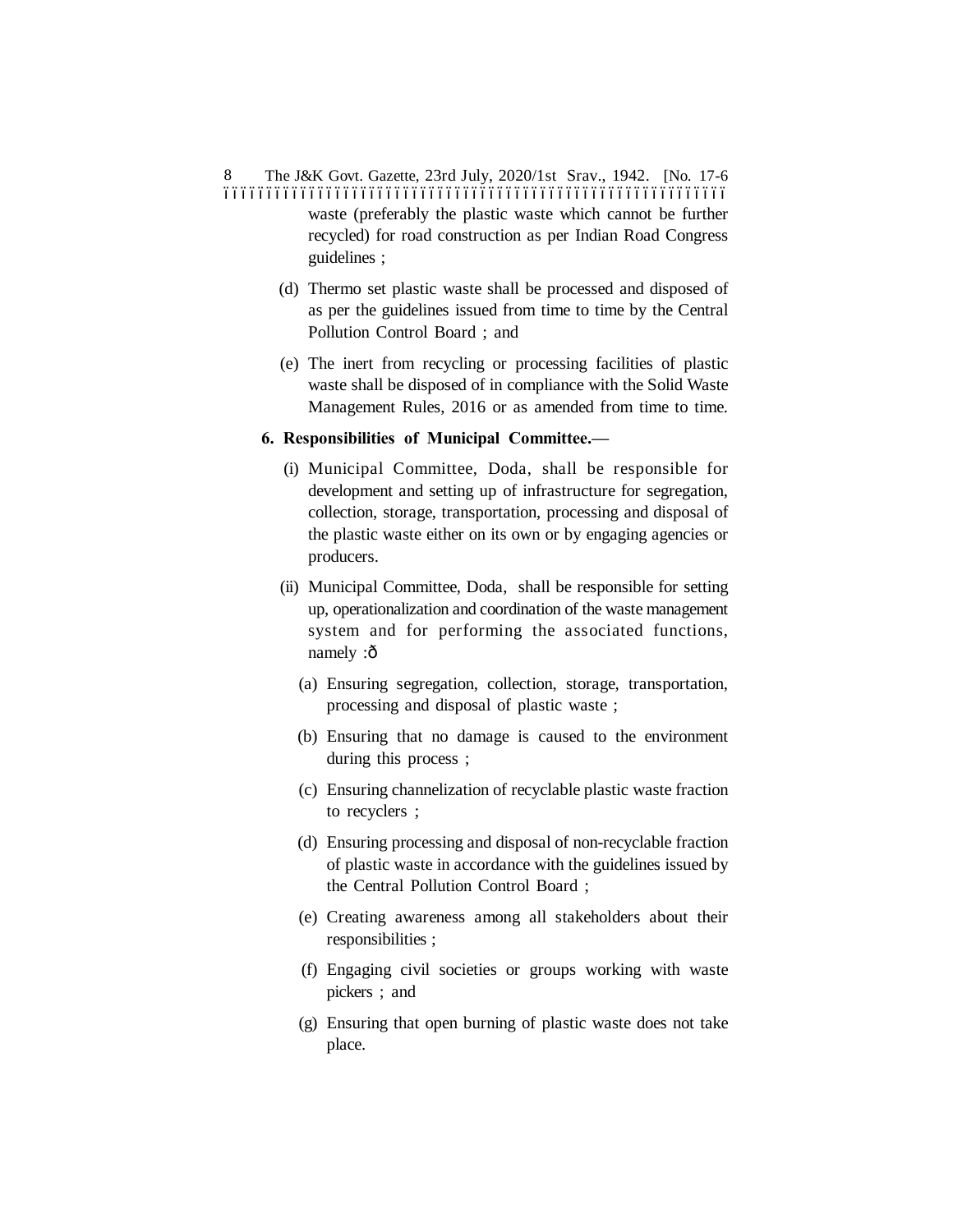No. 17-6] The J&K Govt. Gazette, 23rd July, 2020/1st Srav., 1942. 9 –––––––––––––––––––––––––––––––––––––––––––––––––––––––––––

- (iii) The Municipal Committee, Doda, shall seek assistance of producers and setup a system of plastic waste management as per of Plastic Waste Management Rules, 2016, or any other relevant law amended from time to time.
- (iv) The Municipal Committee, Doda, shall endeavour and encourageô
	- a. Civil society organizations involved in plastic eradication in order to implement Plastic Waste Management Rules, 2016 and these Bye-laws ;
	- b. Self Help Groups (SHG) involved for segregation of waste processing. It may be encouraged for the purpose of technical guidance as well as implementation through appropriate organizations.
- (v) Municipal Committee, Doda, shall extend the Slum Adoption Program to the uncovered areas within their wards for solid waste management and plastic waste management, with the possible assistance of qualified Community Based Organizations (CBOs)/Non-Government Organizations (NGOs)/Voluntary Service Organizations (VSOs)/Self Help Groups (SHG) or other organizations holding statutory validations ;
- (vi) Cleanliness drives will be conducted by the Municipal Committee, Doda in association with public representatives, citizen organizations, Government bodies, corporates, NGOs for the cleanliness of areas inside the slums, from time to time, in association with CBOs participating in the Slum Adoption Program.

**7. Responsibilities of waste generator.** $\hat{\text{o}}$  (1) The waste generator shall, $\hat{o}$ 

- (a) Not use plastic items banned under G. O. No. 84 Environment and Forests (EC.2) Department ;
- (b) Take steps to minimize generation of plastic waste and segregate plastic waste at source in accordance with the Plastic Waste Management Rules, 2016, and amendments made in these rules from time to time ;
- (c) Not litter or burn the plastic waste, and ensure segregated storage of waste at source and handover segregated waste to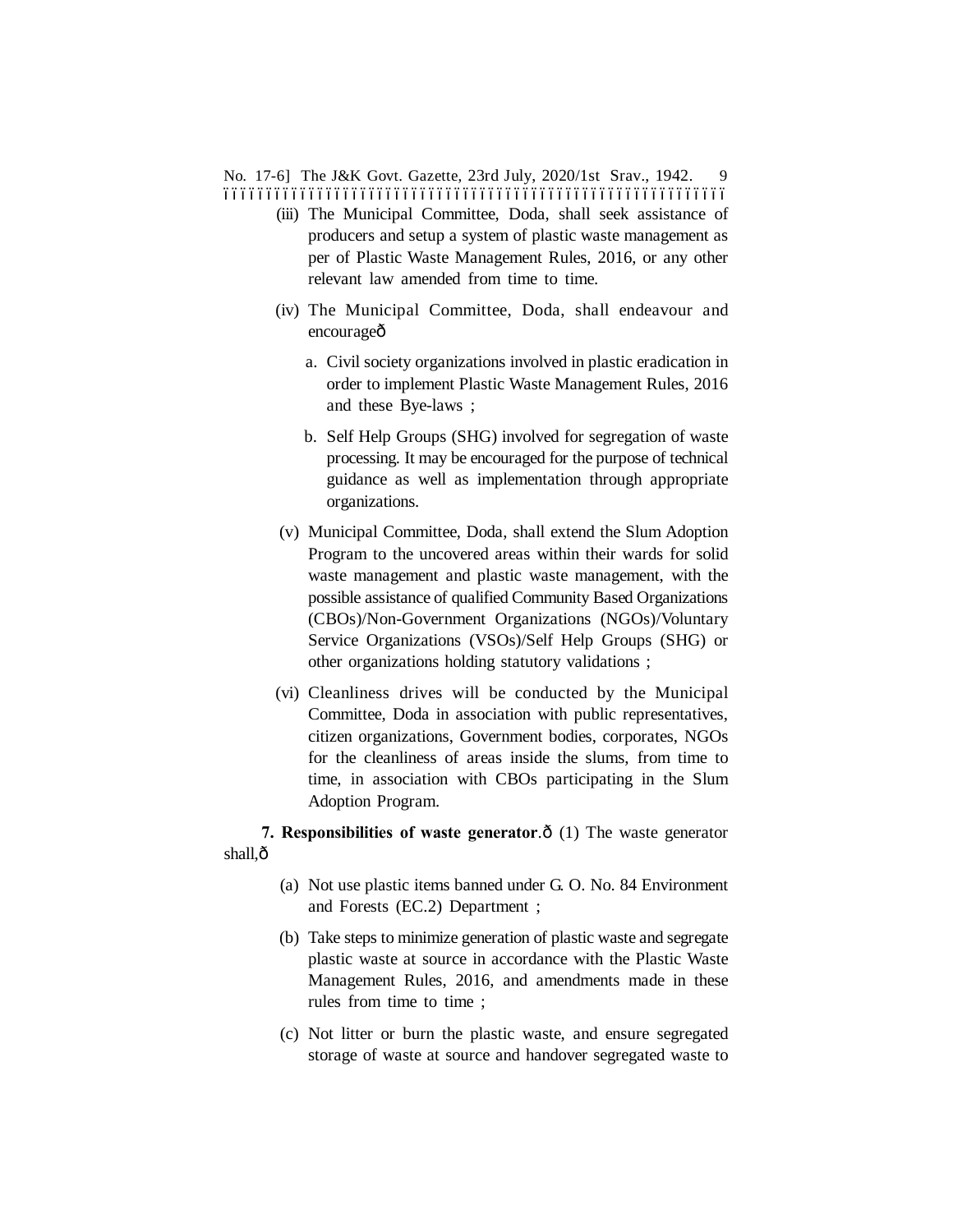The J&K Govt. Gazette, 23rd July, 2020/1st Srav., 1942. [No. 17-6 ––––––––––––––––––––––––––––––––––––––––––––––––––––––––––– 10 Jammu and Kashmir Municipal Corporation/Urban Local Bodies/Gram Panchayats or agencies appointed by them or registered recyclers.

(2) All institutional generators of plastic waste, shall segregate and store the waste generated by them in accordance with the Solid Waste Management Rules, 2016, as amended from time to time and handover segregated wastes to authorized waste processing or disposal facilities or deposition centers either on its own or through the authorized waste collection agency once in a week on Wednesday or any other designated day or periodically as specified from time to time.

(3) All the waste generator shall pay integrated user fee for plastic waste management, which is included in the solid waste management user fee as per Municipal Committee, Doda, under the Solid Waste Management Bye-Laws, 2019.

(4) Every person responsible for organizing an event in open space, where service of food stuff is in plastic or multilayered packaging shall segregate and manage the waste generated during such events in accordance with the SWM Rules, 2016, and SWM Bye-Laws, 2019, of Municipal Committee, Doda. Further, the organizers shall pay the user fee prescribed for events in open public places ; and shall not use single use plastic plates, disposable etc. as same are banned.

(5) All bulk waste generators shall install and maintain Reverse Vending Machine or any other appropriate system of recycling PET bottles as approved by Central Pollution Control Board/Jammu and Kashmir Pollution Control Board. If not, penalty will be levied as per Schedule-I.

**8. Responsibilities of Producers, Importers and Brand Owners.** $\hat{o}$ (1) Primary responsibility for collection of used multilayered plastic sachet or pouches or packaging is of Producers, Importers and Brand Owners, who introduce the products in the market, they need to establish a system for collecting back the plastic waste generated due to their products. This plan of collection is to be submitted to the Jammu and Kashmir Pollution Control Board while applying for consent to Establish or Operate or Renewal. The Brand Owners, whose consent has been renewed before the notification of these rules, shall submit such plan within one year from the date of notification of these Bye-laws.

(2) The producers shall work out modalities for waste collection system based on Extended Producers Responsibility and inform Municipal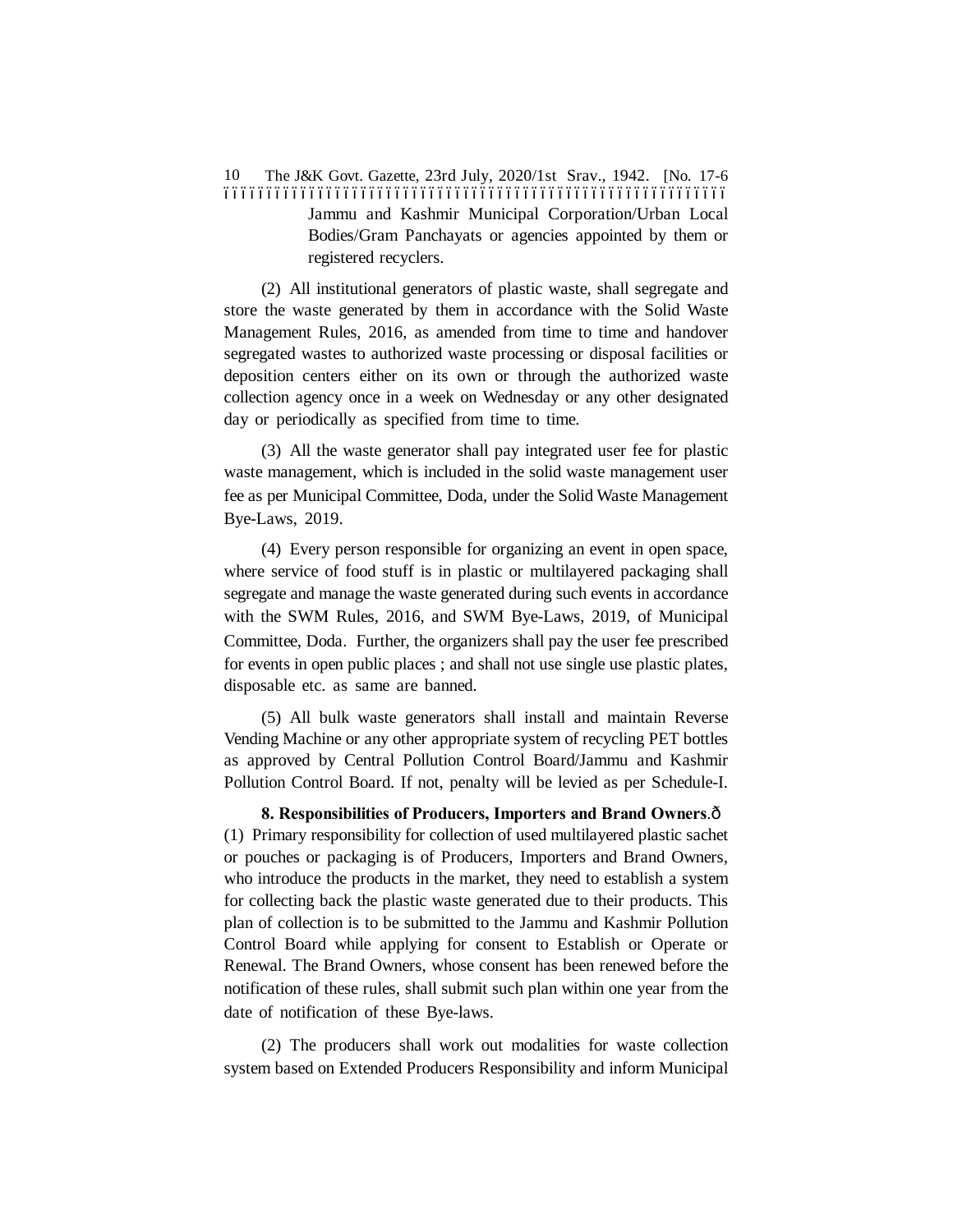No. 17-6] The J&K Govt. Gazette, 23rd July, 2020/1st Srav., 1942. ––––––––––––––––––––––––––––––––––––––––––––––––––––––––––– Committee, Doda accordingly within 6 months from the notification of Plastic Waste Management Bye-Laws, 2020.

(3) Multilayered plastic which is non-recyclable or non-energy recoverable or with no alternate use of plastic shall not be used in Municipal Committee, Doda limits.

(4) All producers shall submit an application to the Jammu and Kashmir Pollution Control Board for grant of registration, for production of plastics.

(5) No producer shall use any plastic or multilayered packaging for packaging of commodities without registration from the Jammu and Kashmir Pollution Control Board.

(6) All marketing companies, manufacturers, brand owners shall educate masses for disposal of plastic waste.

**9. Protocols for compostable plastic materials.** $\hat{o}$  Determination of the degree of degradability and degree of disintegration of plastic material shall be as per the protocols of the Indian Standards listed in Schedule-II of these Bye-laws.

10. Marking and/or labelling. $\delta$  (1) Each carry bag made from compostable plastics should be as per Plastic Management Rules, and multilayered packaging shall have the following information printed in **English mandatorily** and any number of other languages as optional, namely :ô

- (a) Name and registration number of the manufacturer in case of multilayered packaging ; and
- (b) Name of the manufacturer and certificate number  $[4(g)$  of these Bye-laws] in case of carry bags made from compostable plastics.

(2) Each carry bag made from compostable plastics shall bear a label  $\ddot{\text{o}}$ compostable $\ddot{\text{o}}$  and shall conform to the Indian Standard : IS or ISO 17088 : 2008 titled as Specifications for  $\tilde{o}$ Compostable Plastics and also the Central Pollution Control Board License Number shall be mentioned.

#### **11. Registration of producer, recyclers and manufacturers.** $\hat{o}$  No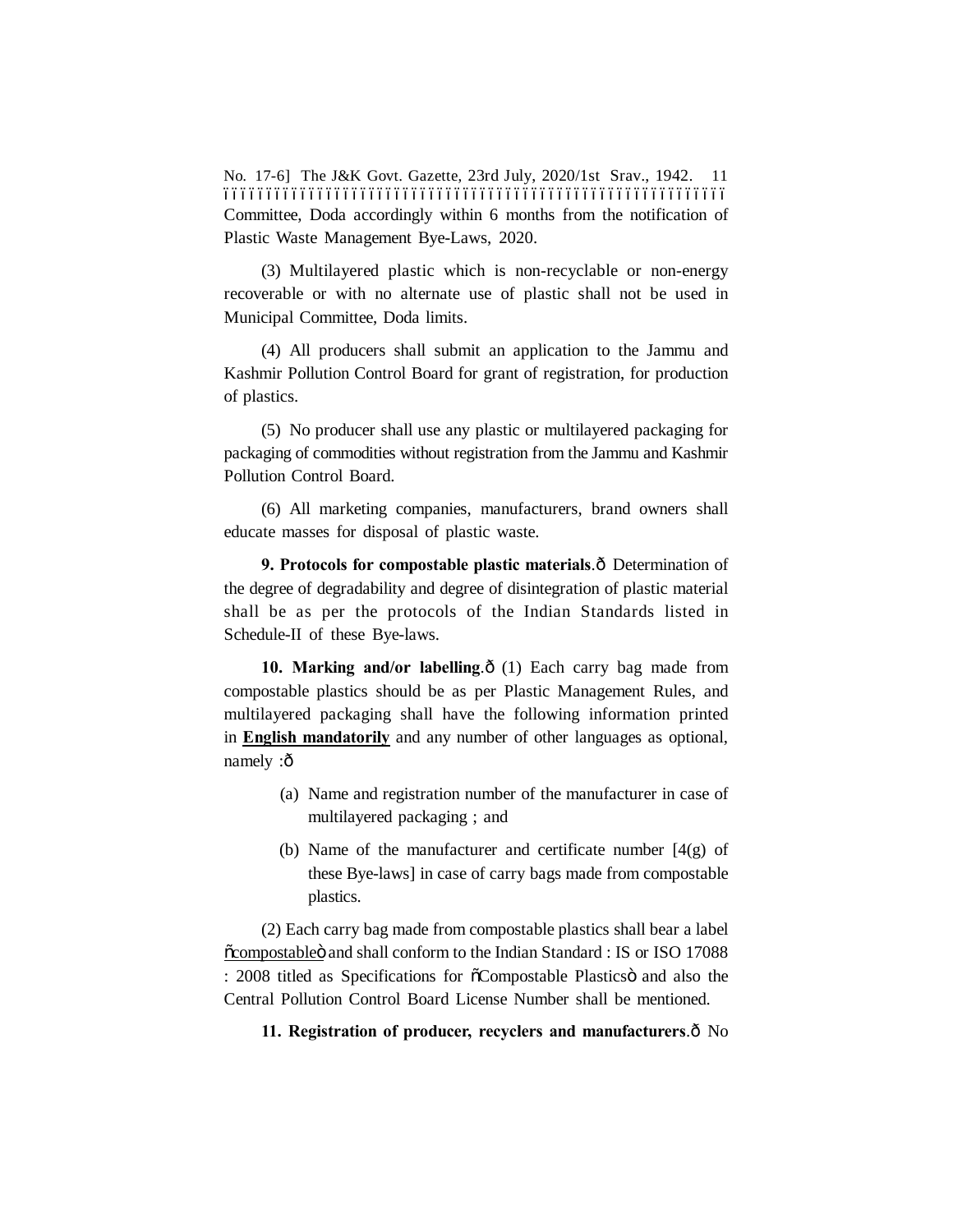The J&K Govt. Gazette, 23rd July, 2020/1st Srav., 1942. [No. 17-6 ––––––––––––––––––––––––––––––––––––––––––––––––––––––––––– 12 person shall manufacture carry bags made from compostable plastics/ multilayered packaging without obtaining registration with Jammu and Kashmir Pollution Control Board within Jammu and Srinagar Municipal Committee, Doda, limits.

12. Responsibilities of retailers and street vendors. $\hat{o}$ (1) Retailers or street vendors shall not sell or provide commodities to consumer in carry bags made with compostable plastics or multilayered packaging, which are not manufactured and labelled or marked, as prescribed under the Plastic Waste Management Rules, 2016, and Plastic Waste Management Bye-laws, 2020.

(2) Every retailer or street vendor selling or providing commodities in carry bags made with compostable plastics or multilayered packaging which are not manufactured or labelled or marked in accordance with these Bye-laws shall be liable to pay such fines as specified under the Byelaws listed in Schedule-I.

**13. Penalties for contravention of these Bye-laws.** $\hat{\sigma}$  (1) On and after the date of Notification of these Bye-laws, there will be a familiarization/awareness period of 30 days, after which, any contravention of these Bye-laws shall be punishable with fines as per the Schedule of Fines (Schedule-I) for every instance of breach of these Bye-laws. Subsequent contravention apart from first time will attract fine amount of minimum two times to maximum ten times for each and every act of offence.

In case of an offender not able to pay the fine as mentioned in Schedule-I, prosecution under the provisions made in City Police Act and District Police Act/Indian Penal Code/and other applicable Acts/Laws will be applicable on the offender.

**14. Enforcement mechanism for Municipal Corporation and** Urban Local Bodies. $\hat{o}$  (1) The Executive Officer, Municipal Committee, Doda shall be the authority for enforcement of the provisions of these rules relating to plastic waste management by waste generator.

(2) The Executive Officer, Municipal Committee, Doda shall take the assistance of the Deputy Commissioner concerned within the territorial limits of the jurisdiction of the Municipal Committee in the enforcement of the provisions of these Bye-laws.

(3) Periodical and Surprise checks : The Executive Officer, Municipal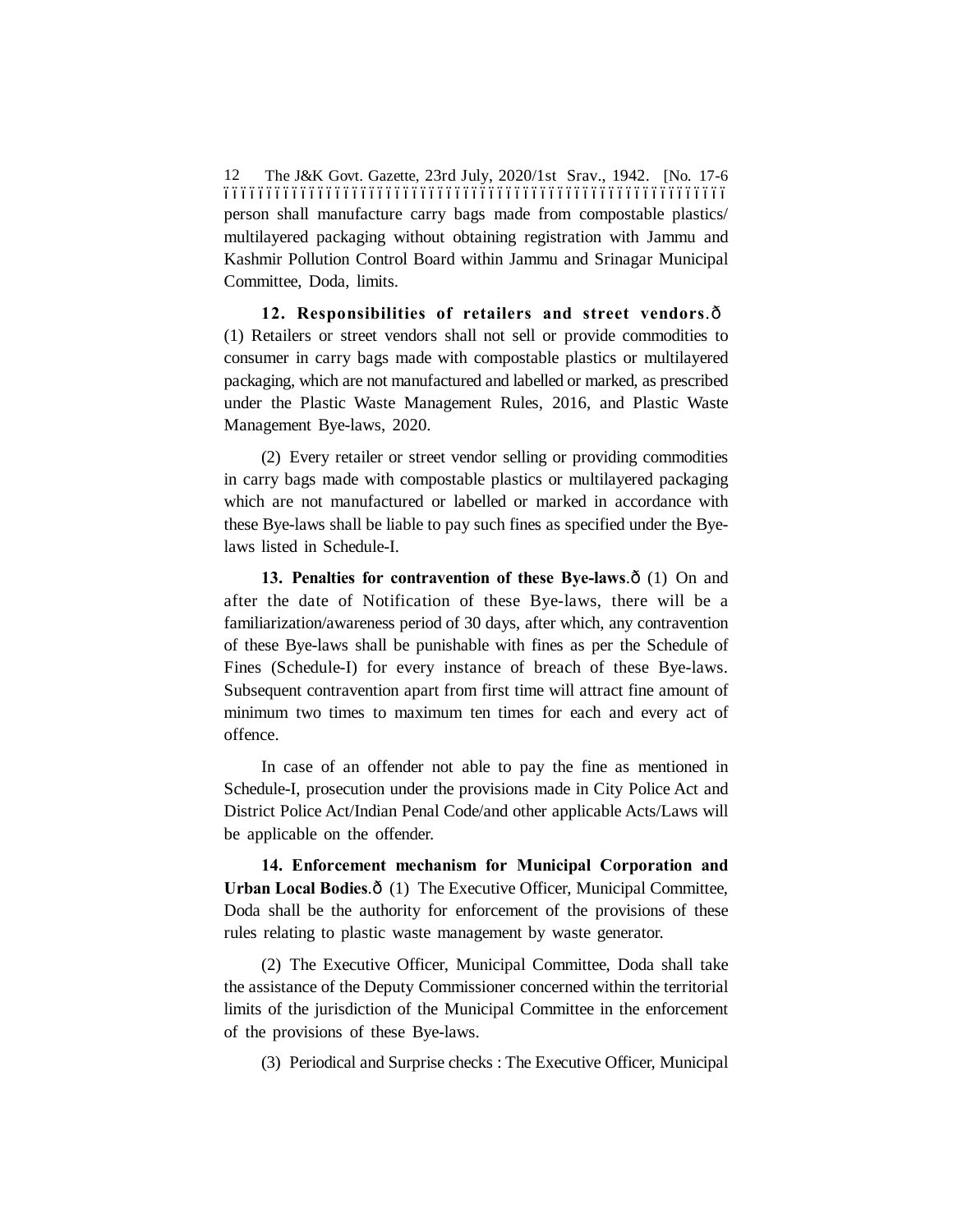No. 17-6] The J&K Govt. Gazette, 23rd July, 2020/1st Srav., 1942. ––––––––––––––––––––––––––––––––––––––––––––––––––––––––––– Committee, Doda or any other officer as authorized by the Executive Officer will conduct surprise checks in various parts of the wards in the Committe limits at any point of time to enforce compliance of the Byelaws. Any contravention of any clause of this Bye-law shall attract a fine as per Schedule-I of the Bye-laws.

(4) Enforcement Squads in each ward : The Nuisance Detectors defined in the Solid Waste Management Bye-laws, 2018 shall enforce the Plastic Waste Management Bye-laws, 2020.

**15. Ban on one time use and throwaway plastics.**  $\hat{o}$  (1) As per G. O. (Ms) No. 84 Environment and Forests (EC.2) Department dated 25-06-2018, the Commissioner, Jammu/Srinagar Municipal Corporations and Chief Executive Officer/Executive Officer, Urban Local Bodies, shall enforce the direction of oone time use throwaway plastic bano in exercise of power conferred on him/her by, law in their jurisdiction. The notification will come into effect on 1st January,  $2020$ : $\hat{o}$ 

- (a) No industry or person shall manufacture, store, supply, transport, sale or distribute, the and throwaway plastics as described in the definition ;
- (b) No person including shopkeeper, vendor, wholesaler, retailer, trader, hawker or salesmen shall use, 'use and throwaway plasticsø:

Provided that the plastic used for the following purposes are exempted :ô

- (c) The plastic carry bags, manufactured exclusively for export purpose against any export order in a plastic industry located in Special Economic Zone (SEZ) and Export Oriented Units (EOU) ;
- (d) The plastic bags which constitute or form an integral part of packaging in which goods are sealed prior to use at manufacturing/processing units ;
- (e) The plastic bags and sheets used in Forestry and Horticulture nurseries against the orders from the Government Departments ;
- (f) The plastic used for packing of milk and milk products (dairy products), oil, medicine and medical equipments.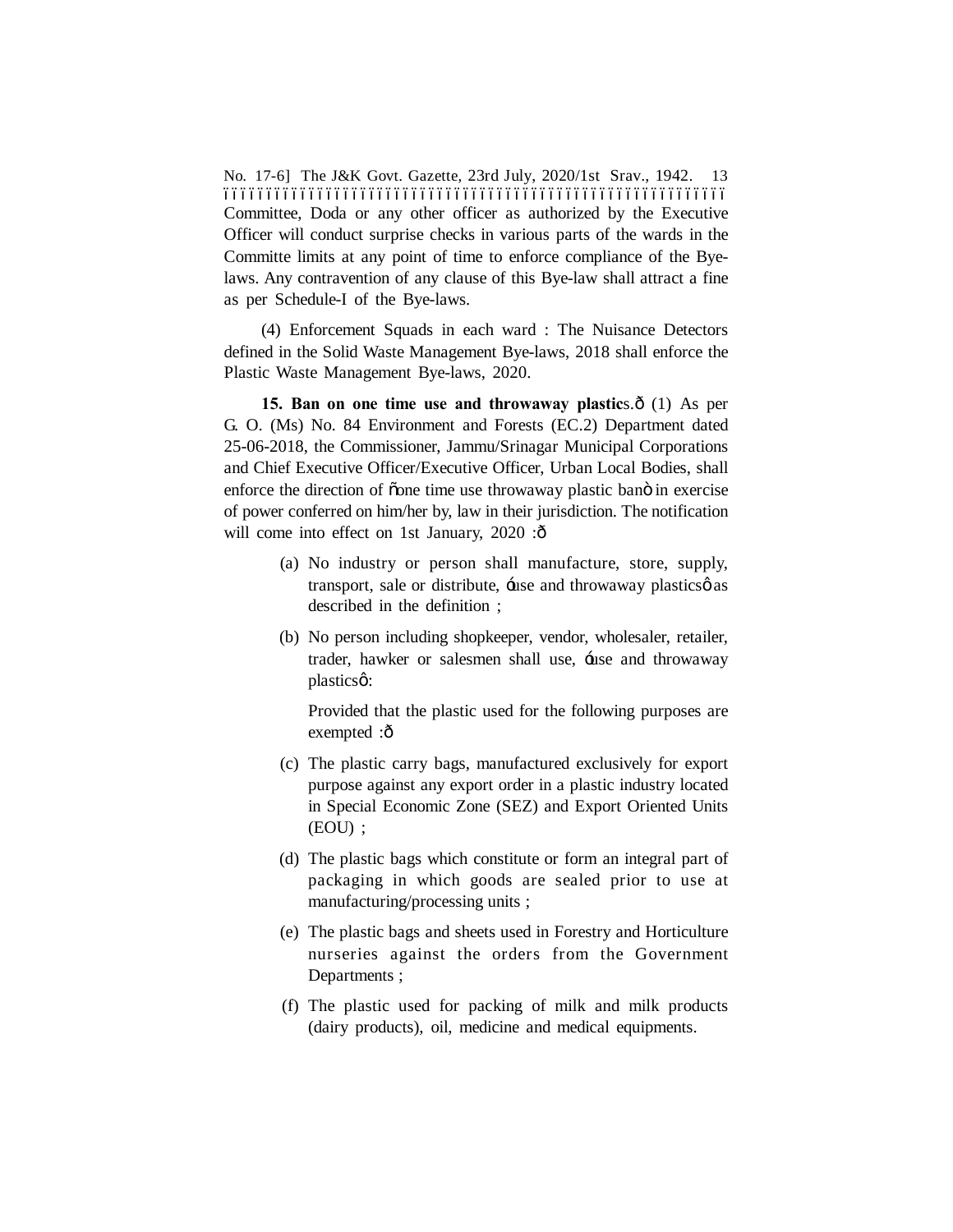The J&K Govt. Gazette, 23rd July, 2020/1st Srav., 1942. [No. 17-6 ––––––––––––––––––––––––––––––––––––––––––––––––––––––––––– 14

(2) Enforcement mechanism for ban on one time use and throwaway plastics is as follows  $:\hat{\Omega}$ 

- (a) Periodical and Surprise checks : Executive Officer, Municipal Committee, Doda, or any other officer as authorized by the Executive Officer, will conduct surprise checks in various parts of the wards in the corporation limits at any point of time to enforce compliance of G. O. 84. Any contravention of any clause of this Bye-law shall attract a penalty as per Schedule-I of the Bye-laws ;
- (b) Inspection Authority : Sanitary Inspector shall serve in the capacity of õInspection Authorityö. Fine levying authorities i. e., the concerned Sanitary Inspector is, hereby, authorized to levy fines for violation of G. O. and notification cited in Schedule-I of the Bye-laws in their respective jurisdictions. The fine levying authority shall maintain a register mentioning details of commercial establishment name, offence number, fine amount, Corporation/Council/Committee trade license number and for street vendors, street vending ID card number. The fine levying authority shall deposit the fine amount (i. e. 1st/2nd/3rd instances) in GCC Treasury through challan within 24 hours/next working day ;
- (c) Zonal Level Committee for monitoring : Zonal Level Committee will be headed by Health Officer (Head)/Assistant Sanitation Officer, with/Enforcement Officer, Anti-polythene Officer and Revenue Officer as its members for Municipal Committee Doda. The Urban Local Bodies shall be represented by concerned CEOs/EOs as the members of the Committee. The Committee shall periodically monitor the implementation;
- (d) Appellate Authority : The Zonal Officers shall serve in the capacity of  $\tilde{o}$ Appellate Authorityö. If the violator has any grievances related to the fines levied by the Inspection Authority, the violator after payment of fine may appeal to the Appellate Authority i. e., Zonal Officer within 15 days of receipt of fine imposition challan from Inspection Authority. Upon receipt of such appeals, the Appellate Authority shall enquire and dispose the appeal by passing speaking orders. If the appellant submits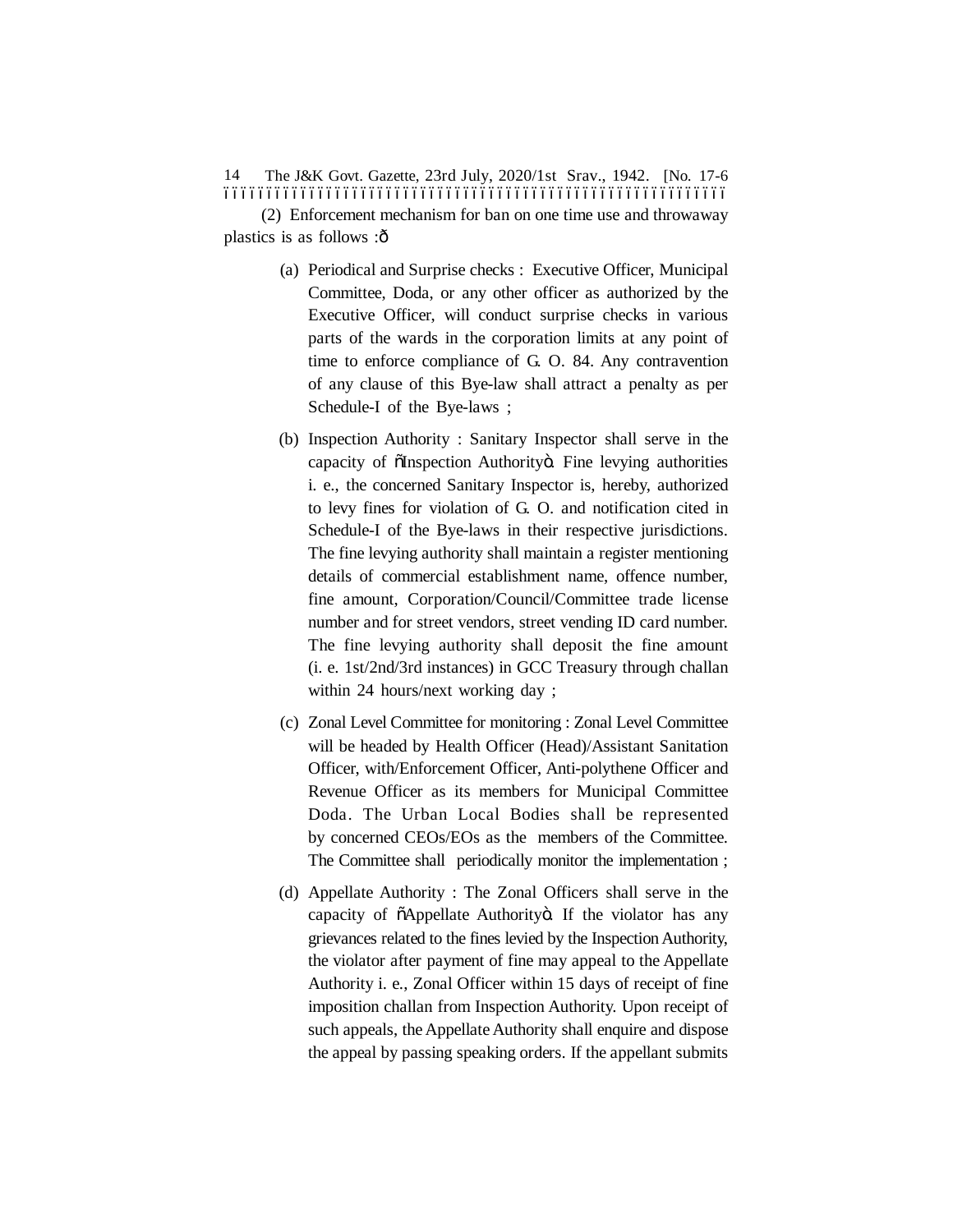- No. 17-6] The J&K Govt. Gazette, 23rd July, 2020/1st Srav., 1942. ––––––––––––––––––––––––––––––––––––––––––––––––––––––––––– evidence and Appellate Authority is convinced that fine is levied wrongly or in excess, it may be rectified immediately and fine levied and paid may be returned ;
	- (e) Revision Authority : The concerned Commissioners of Corporations/Directors of concerned ULBs/ACD, Rural Development and District Panchayat Officer, shall serve as the  $\delta$ Revision Authorityö. Further, against the orders of the Appellate Authority, appellants can file review petition with the Revision Authority i. e., respective Deputy Commissioner within 15 days of receipt of orders by Appellate Authority. The Revision Authority shall enquire and dispose the appeal with final orders. If the appellant submits evidence and Revision Authority is convinced that fine is levied wrongly or in excess, it may be rectified immediately and fine levied and paid may be returned forthwith ;
	- (f) Penalties : Penalty will be levied as per Jammu and Kashmir Municipal Corporation Act, 2000/Jammu and Kashmir Municipal Act, 2000 and as per Schedule-I in these Bye-laws ;
	- (g) Collection of Penalties : The fines shall be deposited in the Municipal Committee, Doda. A separate budget code shall be established for this purpose.

**16. Annual Reports.** $\hat{o}$  (1) Every person engaged in recycling or processing of plastic waste shall—

> (a) Register with the Public Health and Sanitation Wing of Municipal Committe, Doda in Registration Form-I along with following fee :ô

| For waste channelizers           | $-$ Rs. 300/- |
|----------------------------------|---------------|
| For Recyclers/Processors/Dealers | $-$ Rs. 500/- |

(b) Submit an annual report in Form-II to Municipal Committe, Doda under intimation to the Jammu and Kashmir Pollution Control Board by the 30th April of every year.

(2) Jammu/Srinagar Municipal Corporation/Council/Committee shall prepare and submit an annual report in Form-III to the concerned Secretary Incharge of the Urban Development Department under intimation to the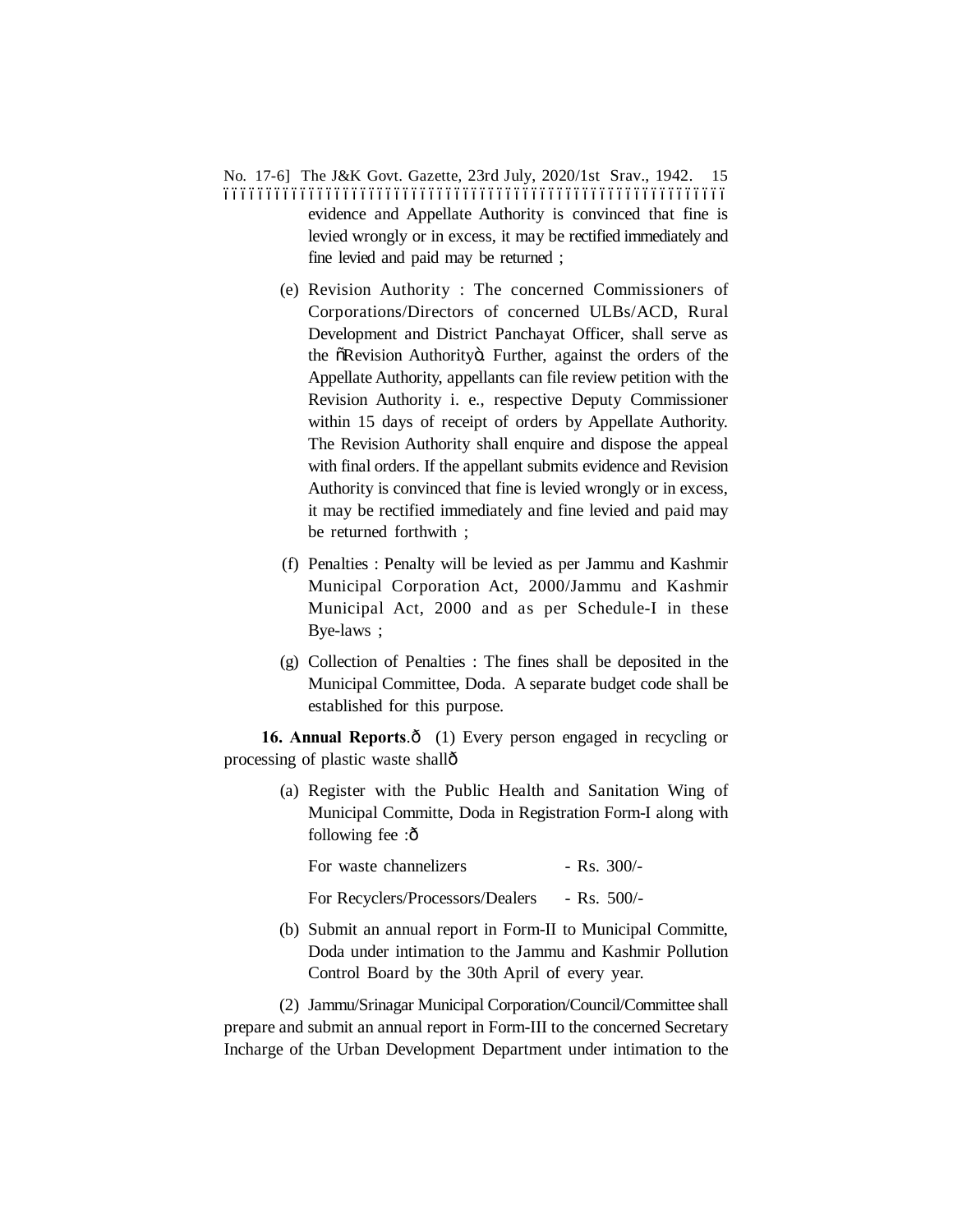The J&K Govt. Gazette, 23rd July, 2020/1st Srav., 1942. [No. 17-6 ––––––––––––––––––––––––––––––––––––––––––––––––––––––––––– 16 concerned Jammu and Kashmir Pollution Control Board by the 30th June every year.

17. **Jurisdiction of Courts**. $\hat{o}$  For filing cases against the Bye-laws, the jurisdiction is Jammu/Srinagar only.

óóóóóóó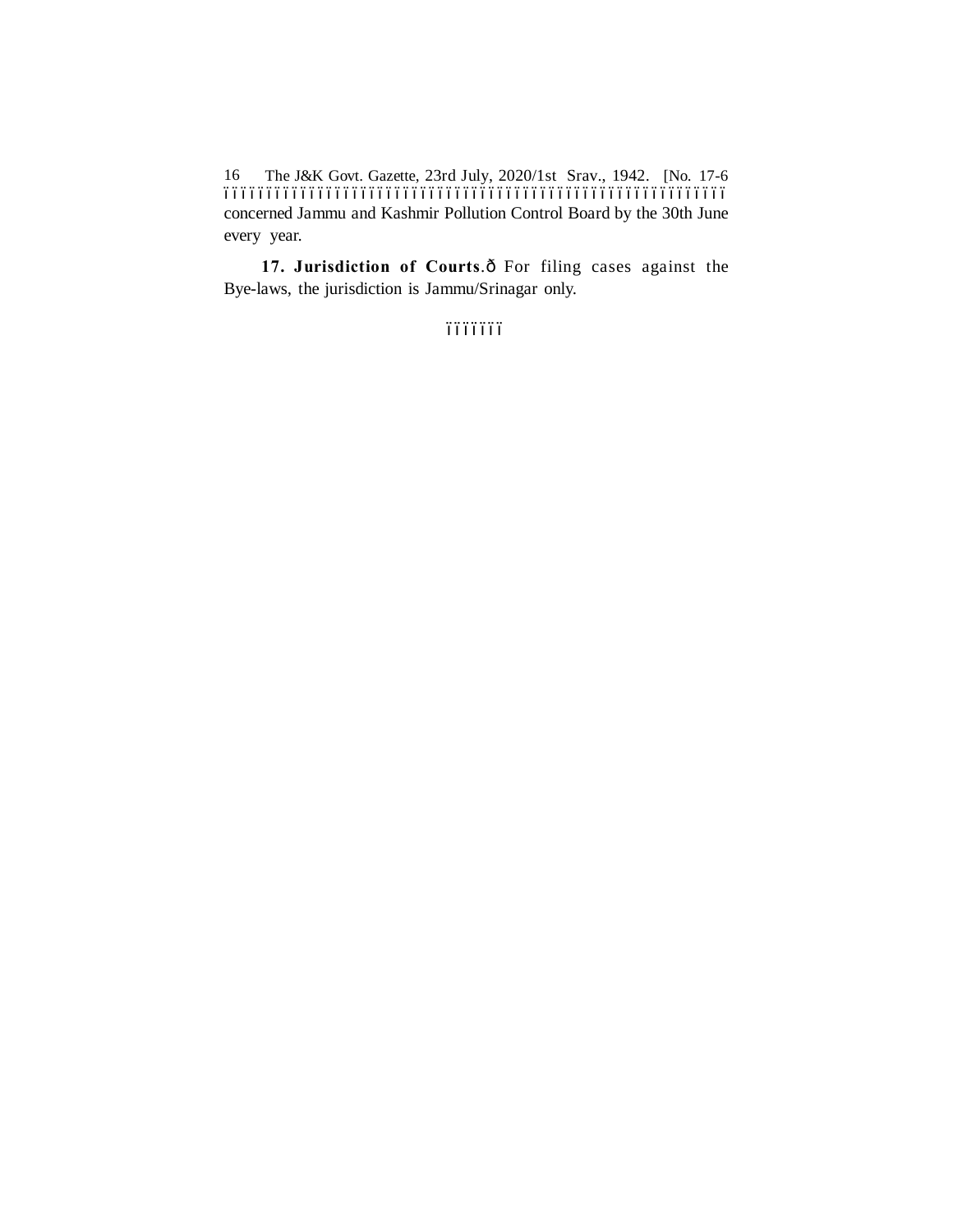| No. 17-6] The J&K Govt. Gazette, 23rd July, 2020/1st Srav., 1942. | <b>SCHEDULE-I</b>                                                                                                                                                                                                                                                                                                                                                                              |                                                     | 17         |
|-------------------------------------------------------------------|------------------------------------------------------------------------------------------------------------------------------------------------------------------------------------------------------------------------------------------------------------------------------------------------------------------------------------------------------------------------------------------------|-----------------------------------------------------|------------|
|                                                                   | <b>SCHEDULE OF FINES</b>                                                                                                                                                                                                                                                                                                                                                                       |                                                     |            |
| S. No. Description of Bye-law                                     |                                                                                                                                                                                                                                                                                                                                                                                                | Amount of fine applicable<br>for breach for By-law* |            |
| 1<br>2                                                            |                                                                                                                                                                                                                                                                                                                                                                                                | 3                                                   |            |
| 1.<br>bags, carry bags made of<br>By-laws, 2020.                  | Retailers, Street Vendors and<br>Commercial establishments selling<br>or providing commodities to<br>consumer in compostable carry<br>compostable plastics, and multilayered<br>packaging which are NOT MARKED<br>AND LABELLED as per norms<br>prescribed in Plastic Waste Management                                                                                                          |                                                     |            |
|                                                                   | (xxxiv) Name, Registration Number of<br>manufacturer and thickness in<br>case of Multilayered packaging<br>and should be labeled as<br>"Recyclable" or "compostable"<br>printed in English mandatorily and<br>any number of other languages as<br>optional,-Any breach of this.                                                                                                                |                                                     | Rs. 1000/- |
|                                                                   | (xxxv) Name of the manufacturer and<br>certificate number (Bye-law 4h)<br>in case of carry bag made from<br>compostable plastics with ISO<br>Code as approved by Central<br>Pollution Control Board/J&K<br>Pollution Control Board and<br>should be labeled as "compostable"<br>printed in <b>English mandatorily</b> and<br>any number of other languages as<br>optional,-Any breach of this. |                                                     | Rs. 1000/- |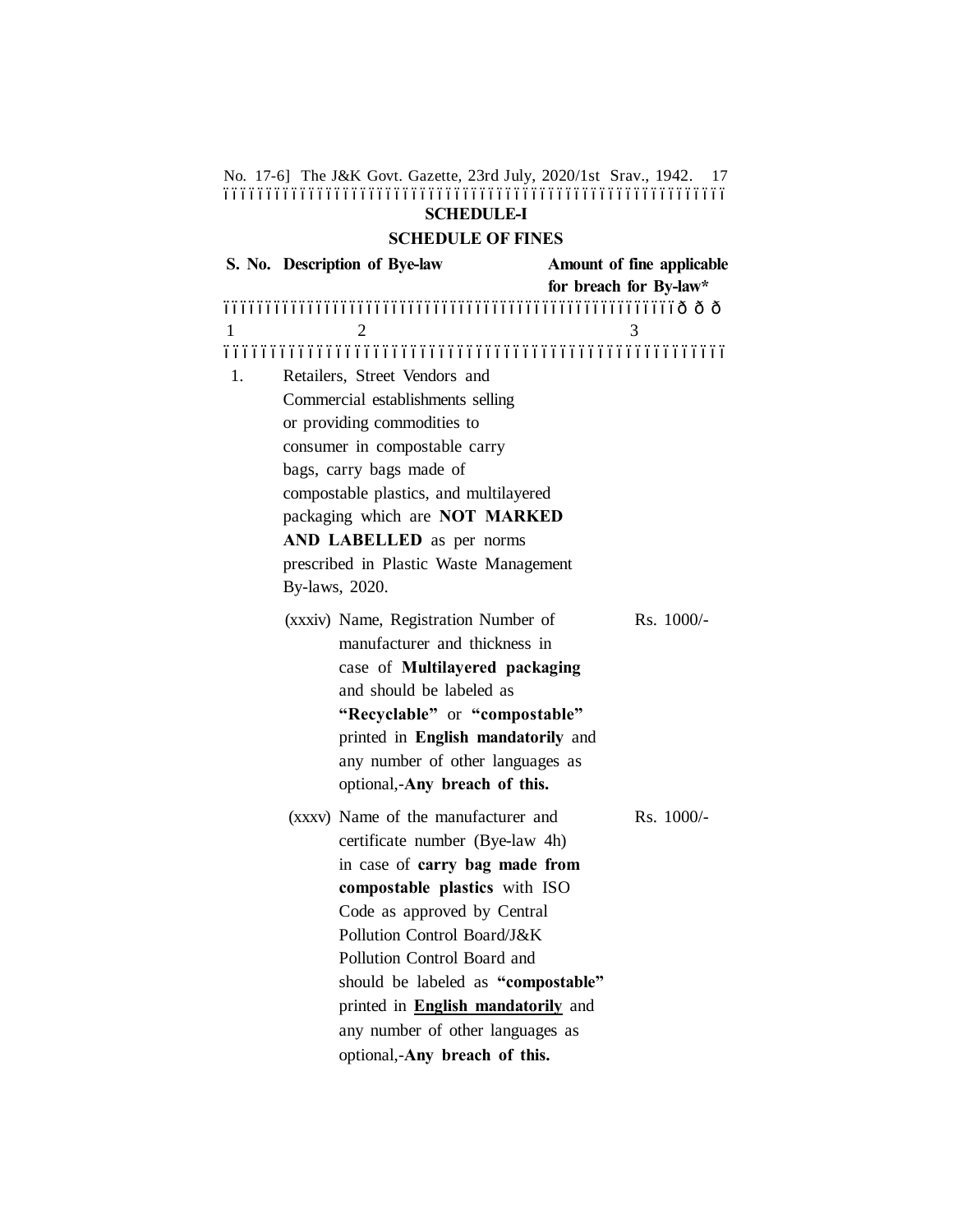| 18 | The J&K Govt. Gazette, 23rd July, 2020/1st Srav., 1942. [No. 17-6                                                       |              |
|----|-------------------------------------------------------------------------------------------------------------------------|--------------|
|    |                                                                                                                         |              |
| 1  | 2                                                                                                                       | 3            |
| 2. | Open Burning of Plastic Waste in<br>any Public Place/Private Property/<br>vacant sitesô                                 |              |
|    | (a) Individuals within their private<br>premises                                                                        | Rs. 1000/-   |
|    | (b) Individuals in Public Places                                                                                        | Rs. 2000/-   |
|    | (c) Institutions and Establishments                                                                                     | Rs. 10000/-  |
| 3. | Littering, non-segregation of plastic<br>waste at par with Solid Waste<br>Management Bye-laws, 2019ô                    |              |
|    | (a) Littering of Plastic Waste                                                                                          | $Rs. 500/-$  |
|    | (b) Non-segregation of plastic<br>waste at source by individual<br>household                                            | Rs. 500      |
|    | (c) Non-segregation of Plastic<br>Waste at source by apartments<br>and group households                                 | $Rs. 1000/-$ |
|    | (d) Non-segregation of plastic waste<br>at source by bulk generators or<br>institutional waste generators<br>categories | Rs. 5000/-   |
| 4. | Non-recycling of PET Bottles by<br>Bulk Waste Generatorô                                                                |              |
|    | (a) Residential                                                                                                         | $Rs. 5000/-$ |
|    | (b) Commercial                                                                                                          | Rs. 15000/-  |
|    | (c) Institutional                                                                                                       | Rs. 10000/-  |
| 5. | Non-registration in Municipal<br>Committee, Doda<br>Format-1                                                            | Rs. 5000/-   |
| 6. | Failure to submit Annual Report<br>to Municipal Committee, Doda,<br>by 30th April of every year.                        | Rs. 5000/-   |
|    |                                                                                                                         |              |

Executive Officer.

óóóóóóó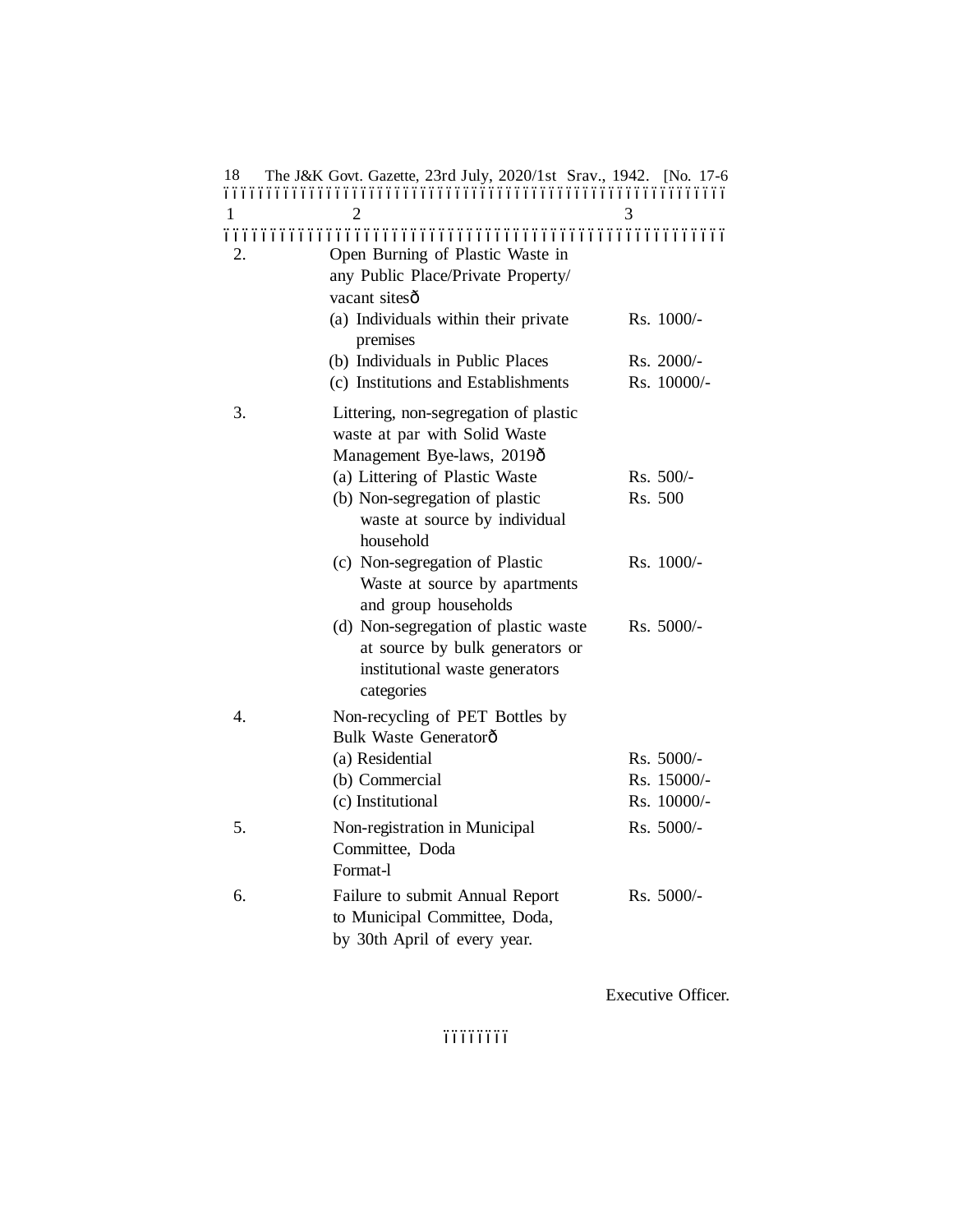#### No. 17-6] The J&K Govt. Gazette, 23rd July, 2020/1st Srav., 1942. 19 ––––––––––––––––––––––––––––––––––––––––––––––––––––––––––– **SCHEDULE-II**

(*See by Law 9*)

1. IS/ISO 14851 : 1999 Determination of the ultimate aerobic biodegradability of plastic materials in an aqueous medium-Method by measuring the oxygen demand in a closed Respirometer.

2. IS/ISO 14852 : 1999 Determination of the ultimate aerobic biodegradability of plastic materials in an aqueous medium-Method by analysis of evolved carbon dioxide.

3. IS/ISO 14853 : 2005 Plastics-Determination of the ultimate anaerobic biodegradation of plastic materials in an aqueous system-Method by measurement of biogas production.

4. IS/ISO 14855-1 : 2005 Determination of the ultimate aerobic biodegradability of plastic materials under controlled composting conditions-Method by analysis of evolved carbon dioxide (Part-l General Method).

5. IS/ISO 14855-2 : 2007 Determination of the ultimate aerobic biodegradability of plastic materials under controlled composting conditions-Method by analysis of evolved carbon dioxide (Part-2 : Gravimetric measurement of carbon dioxide evolved in a laboratory-scale test).

6. IS/ISO 15985 : 2004 Plastics-Determination of the ultimate anaerobic biodegradation and disintegration under high-solids anaerobic digestion conditions-Methods by analysis of released biogas.

7. IS/ISO 16929 : 2002 Plastics-Determination of degree of disintegration of plastic materials under defined composting conditions in a pilot-scale test.

8. IS/ISO 17556 : 2003 Plastics-Determination of ultimate aerobic biodegradability in soil by measuring the oxygen demand in a Respirometer or the amount of carbon dioxide evolved.

9. IS/ISO 20200 : 2004 Plastics-Determination of degree of disintegration of plastic materials under simulated composting conditions in a laboratory-scale test.

Executive Officer.

óóóóóóó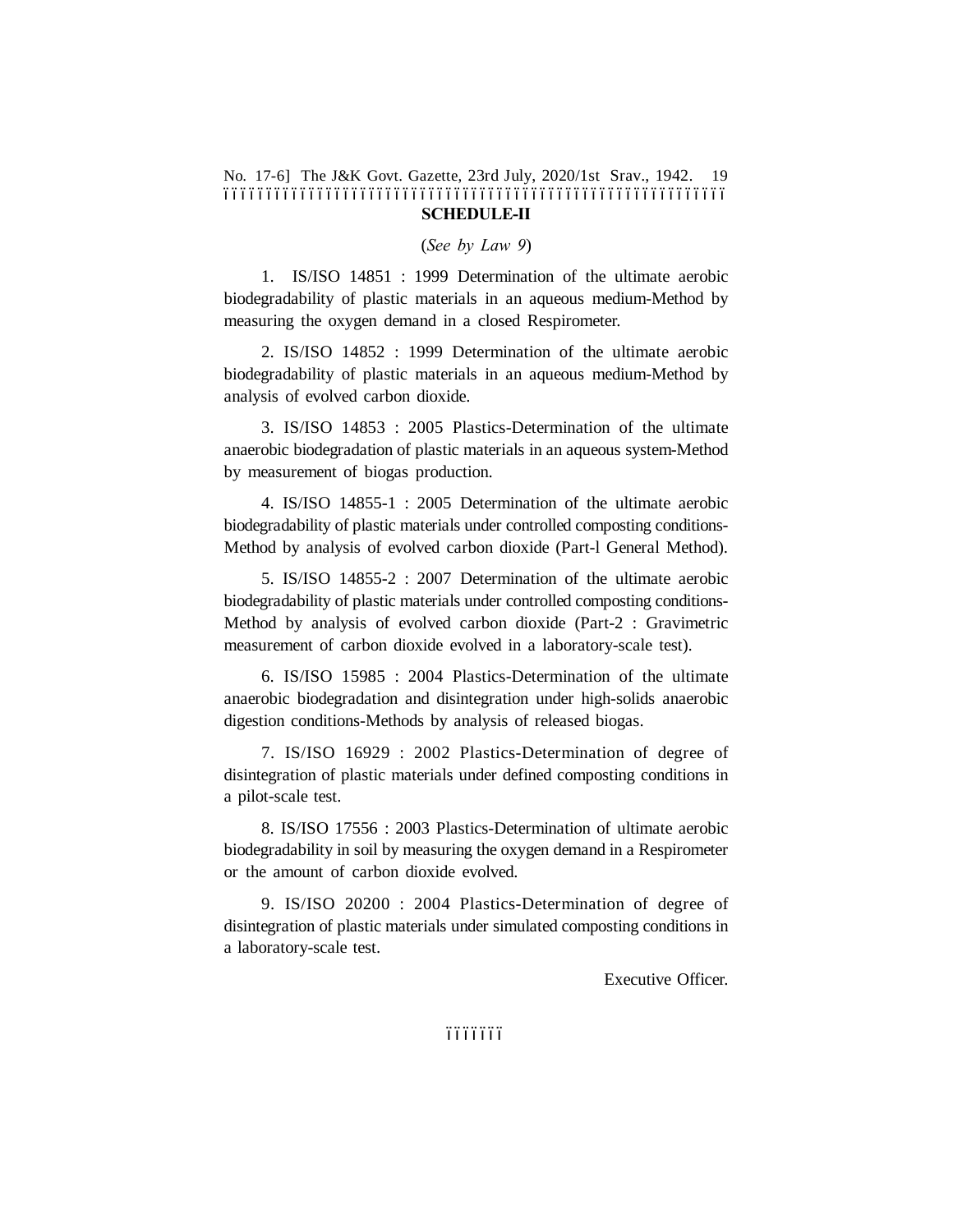The J&K Govt. Gazette, 23rd July, 2020/1st Srav., 1942. [No. 17-6 ––––––––––––––––––––––––––––––––––––––––––––––––––––––––––– 20

## **FORM I**

#### **Registration**

**Application form for registration of units engaged in processing or recycling of plastic waste at Municipal Committee, Doda to be submitted to the Public Health and Sanitation Wing, Municipal Corporations/Municipal Councils/Committees and Gram Panchayats. One time registration fees to be paid.**

| 1. | Name and Address of<br>the Unit                                                                                              |                   |      |          |      |
|----|------------------------------------------------------------------------------------------------------------------------------|-------------------|------|----------|------|
| 2. | Contact person with<br>designation, Tel./<br>Fax/e-mail                                                                      |                   |      |          |      |
| 3. | Date of commencement                                                                                                         |                   |      |          |      |
| 4. | No. of workers (including<br>contract labour)                                                                                |                   |      |          |      |
| 5. | Waste Management                                                                                                             | S. No.            | Type | Category | Qty. |
|    | (a) Waste generation in<br>processing plastic waste                                                                          | I<br>$\mathbf{I}$ |      |          |      |
|    | (b) Waste collection and<br>transportation (attach<br>details)                                                               |                   |      |          |      |
|    | (c) Waste Disposal details                                                                                                   | S. No.            | Type | Category | Qty. |
|    |                                                                                                                              | I                 |      |          |      |
|    | (d) Provide details of the<br>disposal facility, whether<br>the facility is authorized<br>by SPCB or PCC                     |                   |      |          |      |
|    | (e) Please attach analysis<br>report of characterization<br>of waste generated<br>(including leachate test<br>if applicable) |                   |      |          |      |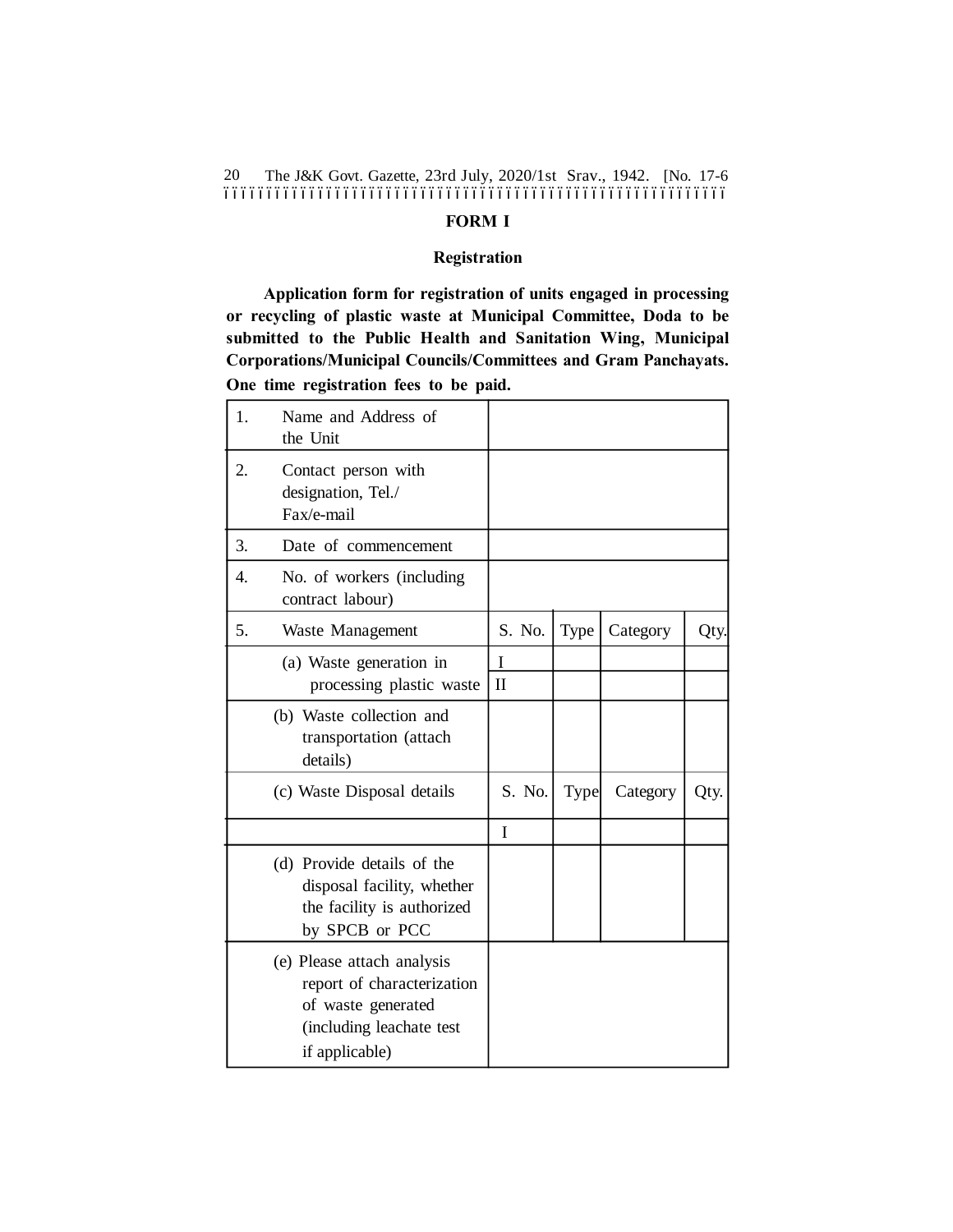|  |  |  |  | No. 17-6] The J&K Govt. Gazette, 23rd July, 2020/1st Srav., 1942. 21 |  |  |
|--|--|--|--|----------------------------------------------------------------------|--|--|
|  |  |  |  |                                                                      |  |  |

| 6.    | Occupational safety and health                                                                                                                                                                                    | Please provide details of      |
|-------|-------------------------------------------------------------------------------------------------------------------------------------------------------------------------------------------------------------------|--------------------------------|
|       | aspects                                                                                                                                                                                                           | facilities                     |
| 7.    | <b>Pollution Control Measures:</b>                                                                                                                                                                                |                                |
|       | Whether the unit has adequate<br>pollution control systems or<br>equipment to meet the<br>standards of emission or<br>effluents                                                                                   | If yes, please furnish details |
|       | Whether unit is in compliance<br>with conditions laid down in<br>the said rules                                                                                                                                   | Yes/No                         |
|       | Whether conditions exist or are<br>likely to exist of the material<br>being handled or processed<br>posing adverse immediate or<br>delayed impacts on the<br>environment                                          | Yes/No                         |
|       | Whether conditions exist (or<br>are likely to exist) of the<br>material being handled or<br>processed by any means<br>capable of yielding another<br>material (e. g. leachate) which<br>may possess eco-toxicity. | Yes/No                         |
| 8.    | Any other relevant information<br>including fire or accident<br>mitigative measures                                                                                                                               |                                |
| Date: |                                                                                                                                                                                                                   | Name and signature             |
|       | Place:                                                                                                                                                                                                            | Designation                    |

**––––––**

Executive Officer.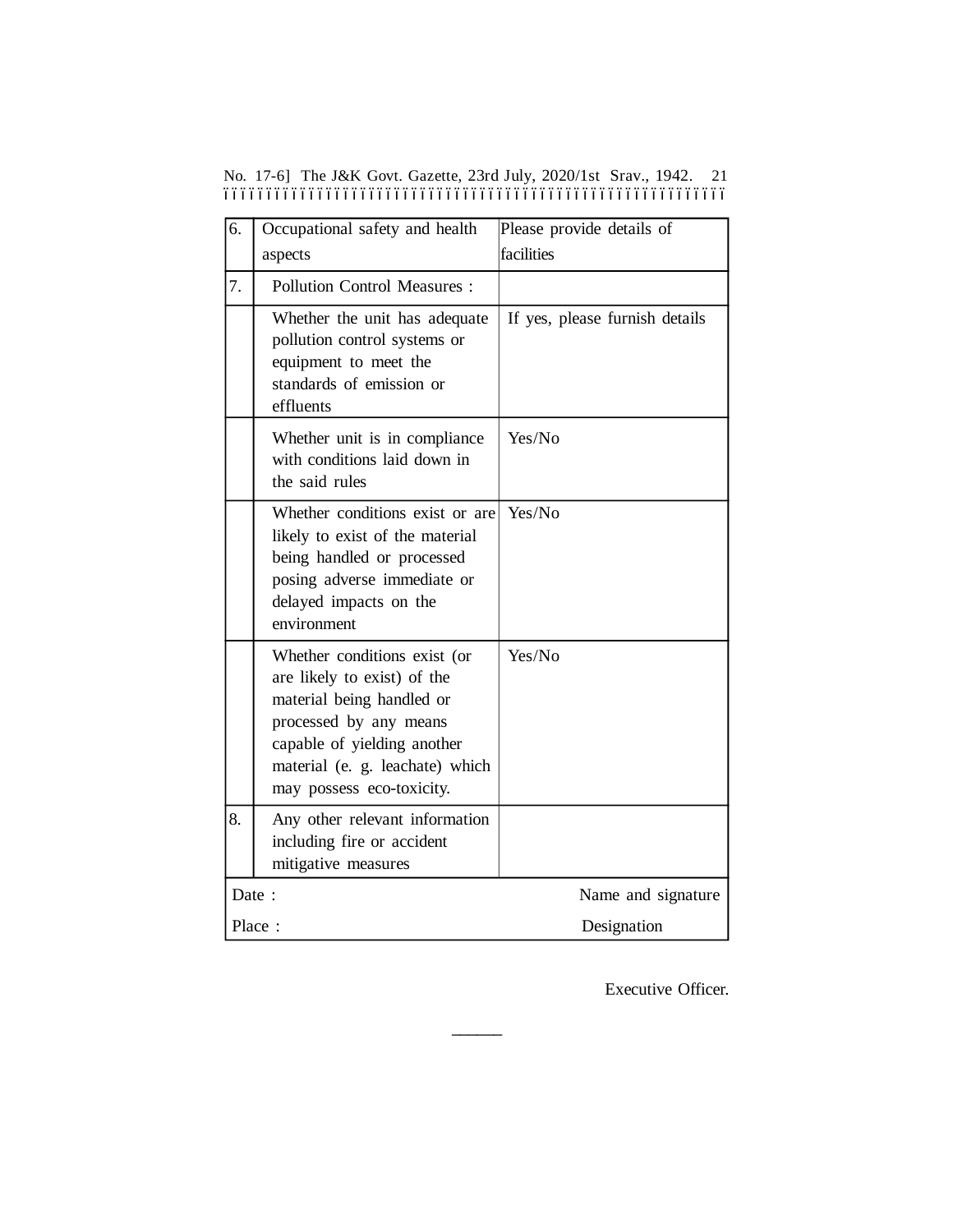The J&K Govt. Gazette, 23rd July, 2020/1st Srav., 1942. [No. 17-6 ––––––––––––––––––––––––––––––––––––––––––––––––––––––––––– 22 **FORM-II**

[*See Rule 16 (1)*]

## **FORMAT OF ANNUAL REPORT BY OPERATOR OF PLASTIC WASTE PROCESSING OR RECYCLING FACILITY TO THE LOCAL BODY**

Period of Reporting :

- 1. Name and Address of operator of the facility :
- 2. Name of officer incharge of the facility (Telephone/Fax/Mobile/e-Mail) :
- 3. Capacity :
- 4. Technologies used for management of plastic waste :
- 5. Quantity of plastic waste received during the year being reported upon along with the source :
- 6. Quantity of plastic waste processed (in tons) : Plastic waste recycled (in tons)-Plastic waste processed (in tons)-Used (in tons) :
- 7. Quantity of inert or rejects sent for final disposal to landfill sites :
- 8. Details of landfill facility to which inert or rejects were sent for final disposal : Address-Telephone :
- 9. Attach status of compliance to environmental conditions, if any, specified during grant of consent or registration :

**––––––**

Date : Signature of Operator.

Place :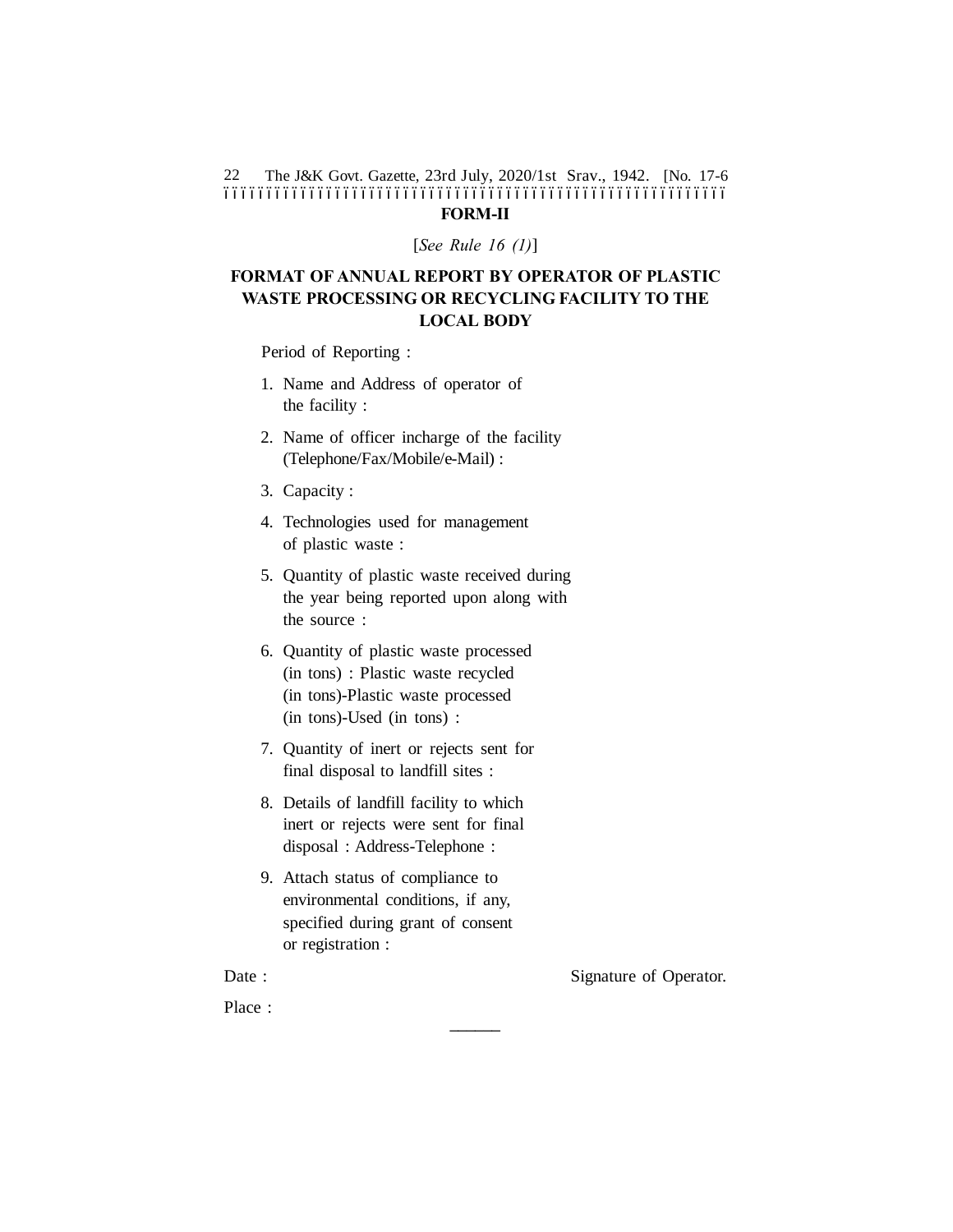#### No. 17-6] The J&K Govt. Gazette, 23rd July, 2020/1st Srav., 1942. 23 ––––––––––––––––––––––––––––––––––––––––––––––––––––––––––– **FORM-III**

[*See Rule 16(2)*]

# **FORMAT FOR ANNUAL REPORT ON PLASTIC WASTE MANAGEMENT TO BE SUBMITTED BY THE LOCAL BODY**

Period of Reporting :

| 1. Name of the City or Town and State :                                                                                    | MC, Doda J&K UT                                                 |
|----------------------------------------------------------------------------------------------------------------------------|-----------------------------------------------------------------|
| 2. Population :                                                                                                            | 21605                                                           |
| 3. Area in Sq./kilometers :                                                                                                | 8.6 sqm.                                                        |
| 4. Name and Address of Local bodyô                                                                                         | MC, Doda                                                        |
| - Telephone No. :                                                                                                          | 01996233534                                                     |
| - Fax No.:                                                                                                                 | 01996233534                                                     |
| - E-Mail:                                                                                                                  | eododa-jk@nic.in                                                |
| 5. Total number of the wards in the<br>area under jurisdiction                                                             | 17                                                              |
| 6. Total number of Households in the<br>area under jurisdiction                                                            | 2925                                                            |
| 7. Number of households covered by<br>door to door collections                                                             | 100% 17 wards                                                   |
| 8. Total number of commercial<br>establishments and Institutions in the<br>area under jurisdictionô                        | 1585 Nos.                                                       |
| - Commercial establishments                                                                                                |                                                                 |
| - Institutions                                                                                                             |                                                                 |
| 9. Number of commercial establishments<br>and Institutions covered by door to<br>door collectionô                          | 100%                                                            |
| - Commercial establishments                                                                                                |                                                                 |
| - Institutions                                                                                                             |                                                                 |
| 10. Summary of the mechanisms put in<br>place for management of plastic waste<br>in the area under jurisdiction along with | The Safai Karamchari<br>of MC Doda. Non<br>Tipping truck-01 No. |